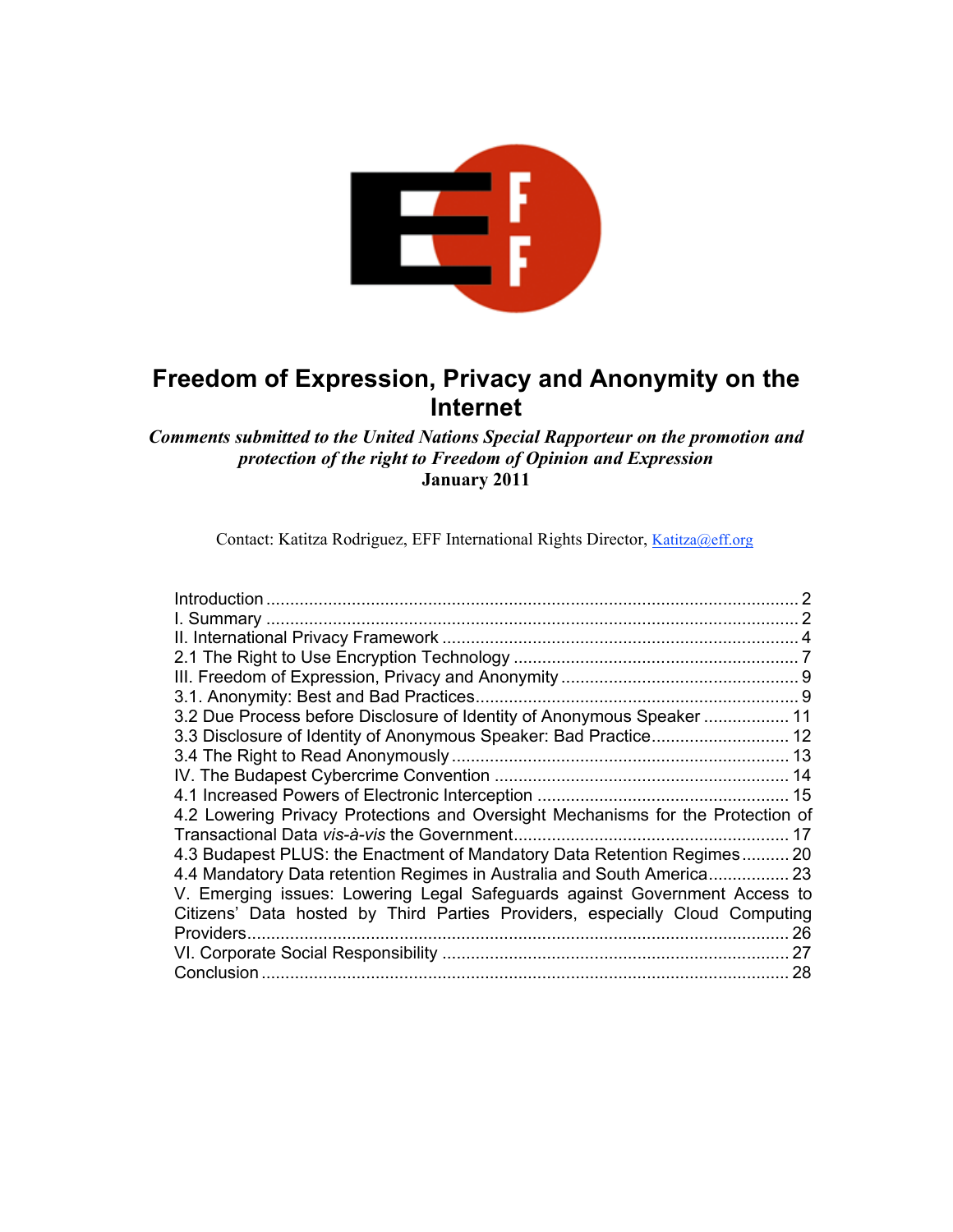# **Freedom of Expression, Privacy and Anonymity on the Internet**

*Comments submitted to the United Nations Special Rapporteur on the promotion and protection of the right to Freedom of Opinion and Expression*

#### **Introduction**

Thank you for providing the Electronic Frontier Foundation (EFF) with the opportunity to add our written contribution to the consultation on freedom of expression online.

EFF is an international civil society non-governmental organization with more than 14,000 members worldwide, dedicated to the protection of citizens' online civil rights, privacy, and freedom of expression. EFF engages in strategic litigation in the United States and works in a range of international and national policy venues to promote balanced laws that protect civil rights, foster innovation and empower consumers. EFF is located in San Francisco, California and has members in 67 countries throughout the world.

EFF has been asked to comment on the importance of privacy vis-à-vis the government, anonymity on the Internet, and some recent trends that have resulted in broader surveillance powers and capabilities for law enforcement and intelligence agencies, which now pose clear threats to citizens' rights of freedom of expression, privacy, and freedom of association.

#### **I. Summary**

This paper focuses on the right to privacy vis-à-vis the government and the importance of anonymity on the Internet. Privacy is a universal human right for all individuals regardless of nationality. It strengthens human dignity and other rights such as freedom of expression and association. Almost all international conventions on human rights protect the right to privacy.

The right to privacy of communications and freedom of expression includes the right of every individual to use encryption technology. This means that service providers should be able to design systems for end-to-end privacy, and Internet intermediaries should not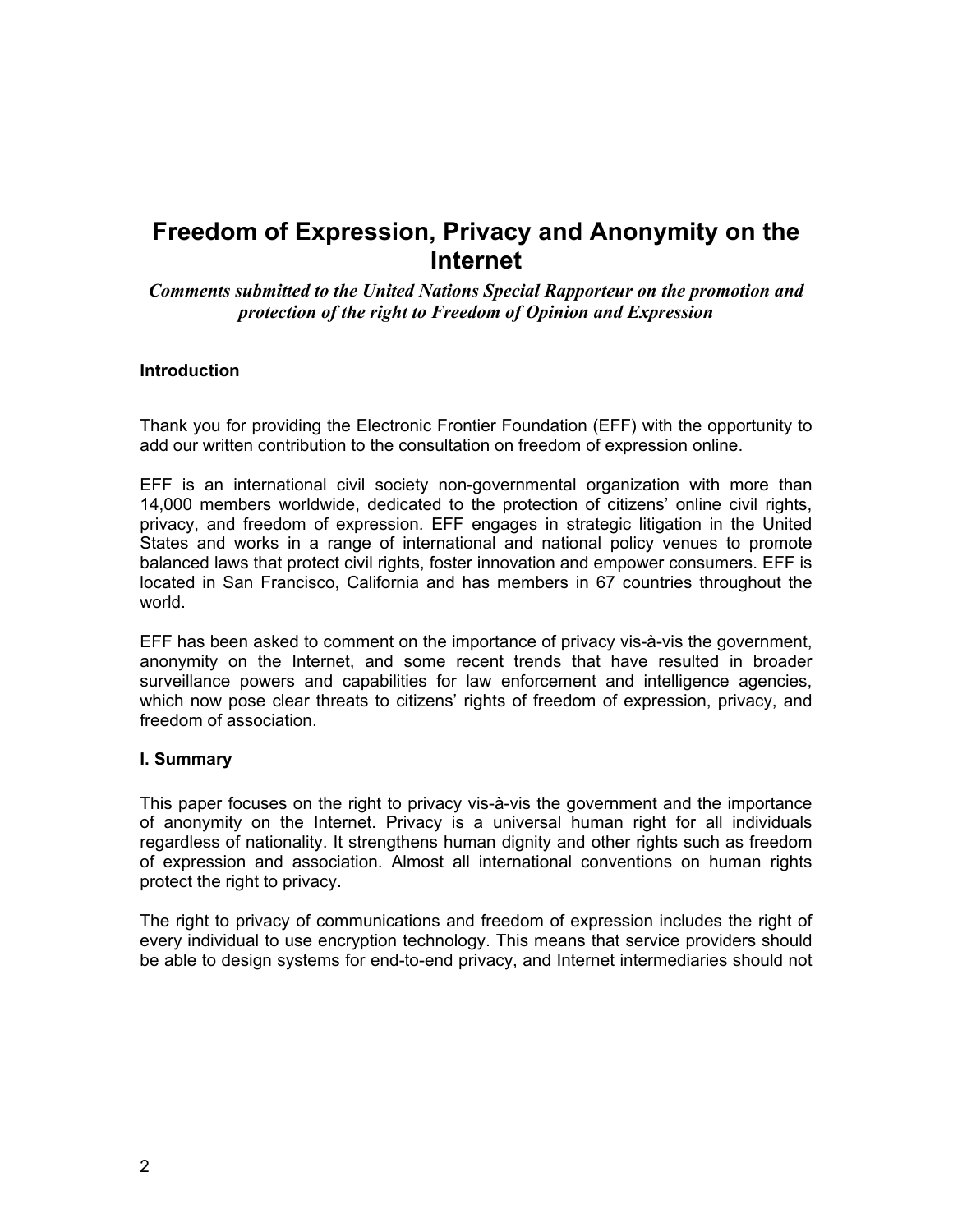block the transmission of encrypted communication.

The right to freedom of expression includes the right to speak, read, and communicate anonymously. This includes the right of every individual to use circumvention technology and anonymity tools because the right *to seek and receive* information includes the right to read anonymously.

Every individual must have confidence that the service providers that host their discussions will protect their privacy. Internet intermediaries and service providers occupy a key position in online communications. Unlike other Internet users, Internet intermediaries and service providers often know the identity of the person who creates a website or posts material on a platform. Anonymous speech is critical for the protection of freedom of expression and privacy rights. To protect citizens' rights to anonymous expression, the laws must allow and encourage Internet intermediaries to respect the due process rights of an online speaker before identifying that individual in response to a request to do so. EFF believes that judicial systems, not extrajudicial decision-making processes, are best suited to balance citizens' right to anonymous expression with the need to provide a means to redress wrongs when they occur.

EFF is deeply concerned about the impact of overbroad national implementations of the Council of Europe (CoE) Cybercrime Convention on citizens' privacy and freedom of expression. Our central concerns are:

- The Convention establishes a series of offenses, drafted with vague and obscure language, which could endanger legitimate activities and free expression on the Internet.
- The Convention grants broad surveillance powers to law enforcement authorities, and requires ISPs to cooperate with them in the preservation, production, search, and seizure of stored computer data, real-time collection of traffic data, and interception of content data. However, the Convention does not provide any meaningful countervailing civil rights protections to ensure that minimum standards and legal safeguards consistent with international human rights accords are implemented in national laws.
- The Convention does not contain a dual illegality requirement. It requires that government A help enforce other countries' "cybercrime" laws, even if the act being prosecuted is not illegal in country A. Therefore, country B with weaker freedom of expression protections can force law enforcement agencies in country A to uncover the identities of anonymous critics, monitor their communications on behalf of foreign governments, or force ISPs in country A to obey another jurisdiction's requests to log their nationals' behavior without due process or compensation.

We also wish to highlight several other recent disturbing trends which have led to broader surveillance powers and capabilities for law enforcement and government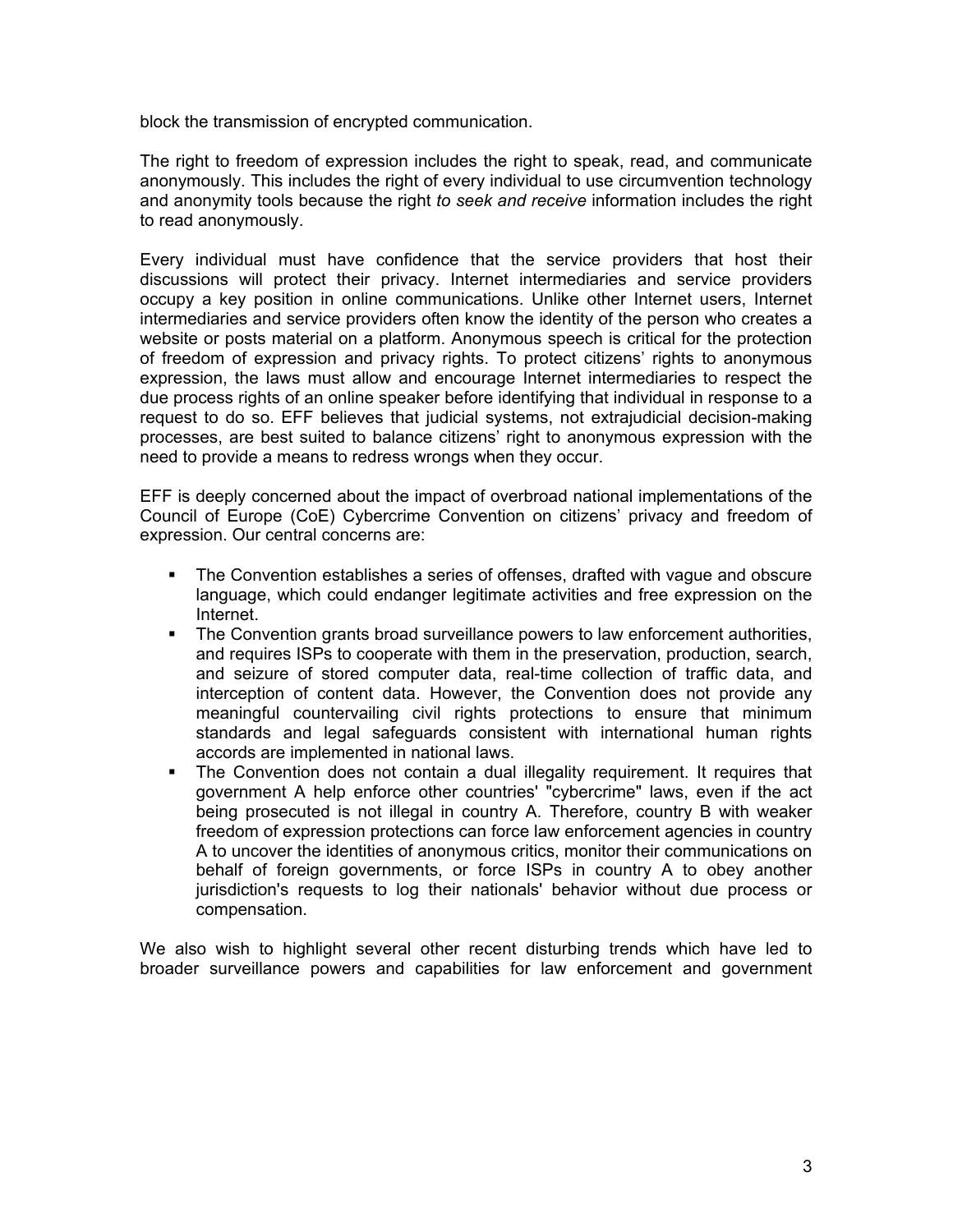intelligence agencies, as follows:

- Increased electronic interception capabilities: many countries around the world have enacted legal regimes that force communications carriers to provide wiretapping assistance to law enforcement and intelligence agencies via automated systems. Mandating government back doors for lawful interception weakens network security and could just as easily be exploited by criminals for unrelated matters.
- Lowering privacy protections and oversight mechanisms for the protection of transactional data vis-a-vis the government: transactional data should not have lesser protection based on technical details about how the data is stored, processed, or transmitted. Moreover, the increased collection of transactional information by telecommunications providers of all individuals in a given country can be to used compose a revealing profile of the individual's concerns, interests, and associations, including the identities of journalists' sources by the authorities.
- Budapest PLUS: the enactment of mandatory data retention regimes compels Internet service providers and telecom companies to collect and store data about everyone's telecommunication and Internet transactions, including the information of those not suspected or convicted of any crime; the most prominent example is the EU Data Retention Directive, adopted by the European Union in 2006. However, Australian and Brazilian government officials have respectively announced that they are evaluating mandatory data retention regimes.
- Emerging issues: we have identified the need to strengthen legal safeguards against government access to citizens' data hosted by third party providers, especially cloud computing providers. Because individuals and governments are relying more heavily on those services, information that was previously stored on your hard drive, stored in a file in your office or at your home, is now being hosted by third party cloud providers. EFF believes that there is a need to identify best practices that have been adopted by cloud computing providers where civil subpoenas or court orders are served upon them for third party data that is stored with them. For example, notifying the owner of the data that the provider has received a subpoena or court order, and providing an opportunity for the owner to respond and file a judicial challenge to the disclosure of data held by the cloud-computing provider.

Finally, this paper addresses the role that corporations should play in the protection of citizens' privacy, freedom of expression and fundamental human rights. EFF has called attention to recent reported instances of corporations selling customized surveillance technologies to authoritarian regimes in situations where they know or should have known that the technologies will be used to target people for arrest, torture, or forced disappearance.

#### **II. International Privacy Framework**

Privacy is a universal human right for all individuals regardless of borders. It strengthens human dignity and other rights, in particular the right to freedom of expression and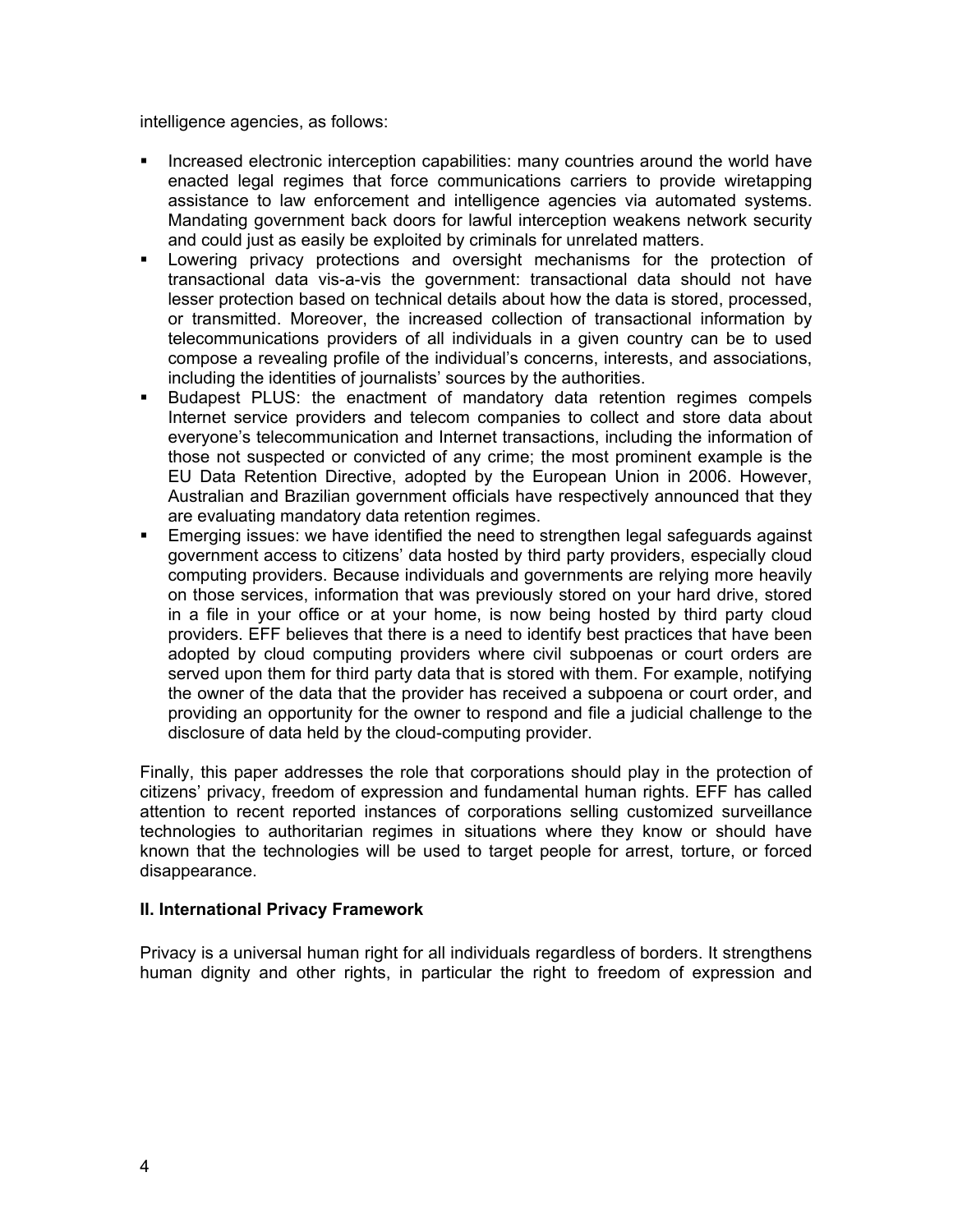association. Almost all international conventions on human rights protect the right to privacy. <sup>1</sup> Article 17 of the International Covenant on Civil and Political Rights, one of the most important international instruments, provides that:

"No one shall be subjected to arbitrary or unlawful interference with his privacy, family, home or correspondence, nor to unlawful attacks on his honour and reputation. Everyone has the right to the protection of the law against such interference or attacks*.*"

The UN Office of the High Commissioner for Human Rights had emphasized that "this right is required to be guaranteed against all such interferences and attacks whether they emanate from State authorities or from natural or legal persons…The State should adopt legislative and other measures to give effect to the prohibition against such interferences and attacks as well as to the protection of this right."<sup>2</sup>

By making this connection, the UN Office of the High Commissioner made it clear that Article 17 of the Covenant deals with protection against both unlawful and arbitrary interference.

The UN Office of the High Commissioner explained that "it is precisely in State legislation above all that provision must be made for the protection of the right set forth in that article. The term 'unlawful' means that no interference can take place except in cases envisaged by the law, which itself must comply with the provisions, aims and objectives of the Covenant."<sup>3</sup> The UN Committee noted that the phrase arbitrary interference "can also extend to interference provided for under the law. The introduction of the concept of arbitrariness is intended to guarantee that even interference provided for by law should be in accordance with the provisions, aims and objectives of the Covenant and should be, in any event, reasonable in the particular circumstances."<sup>4</sup>

The limitations on the right to privacy or other aspects of Article 17 are subject to a

 <sup>1</sup> *See* Universal Declaration on Human Rights (Article 12), the International Covenant on Civil and Political Rights (Article 17), the International Convention on the Protection of all Migrant Workers (Article 14), and the Convention on the Rights of the Child (Article 16), American Convention On Human Rights "Pact Of San Jose, Costa Rica. See EFF, International Privacy Standards, available at <http://www.eff.org/issues/internationalprivacy-standards>.

United Nations Human Rights Commissioner, The right of privacy, family, home and correspondence, and protection of honor and reputation (Article 17), ICCPR General Comment 16, April 8, 1988, available at <http://www.unhchr.ch/tbs/doc.nsf/0/23378a8724595410c12563ed004aeecd?Opendocu ment>.

 $3$  *Id.* 

<sup>4</sup> *Id.*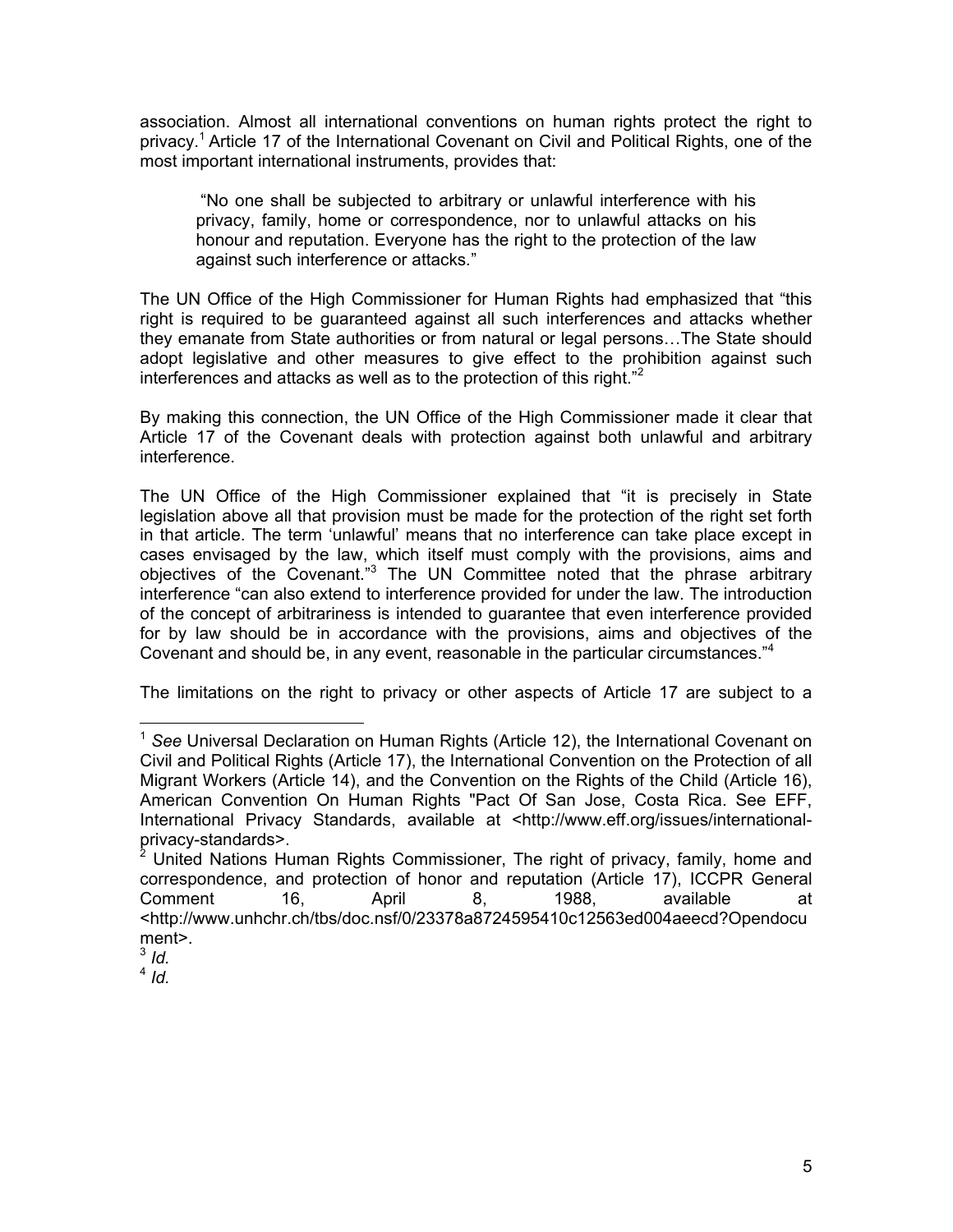permissible limitations test.<sup>5</sup> The test includes the following elements:

- " "Any restrictions must be provided by the law (paras. 11-12);
- The essence of a human right is not subject to restrictions (para. 13);
- Restrictions must be necessary in a democratic society (para, 11);
- Any discretion exercised when implementing the restrictions must not be unfettered (para. 13);
- For a restriction to be permissible, it is not enough that it serves one of the enumerated legitimate aims; it must be necessary for reaching the legitimate aim (para. 14);
- **Restrictive measures must conform to the principle of proportionality; they must** be appropriate to achieve their protective function; they must be the least intrusive instrument amongst those which might achieve the desired result; and they must be proportionate to the interest to be protected (paras. 14-15);
- Any restrictions must be consistent with the other rights guaranteed in the Covenant (para. 18)."<sup>6</sup>

The privacy of communications has also received strong protection at the international level. The Office of the Commissioner for Human Rights has also pointed out that "correspondence should be delivered to the addresses without interception and without being opened or otherwise read. Surveillance, whether electronic or otherwise, interceptions of telephonic, telegraphic and other forms of communication, wire-tapping and recording of conversations should be prohibited."<sup>7</sup>

Many regional instruments and countries' national constitutions have also protected the right to respect for private and family life, the home, and the privacy of communications. $8$ Interception of communications is only allowed under specific exemptions prescribed in the law. $9$ 

<sup>&</sup>lt;sup>5</sup> Martin Scheinin, "Report of the Special Rapporteur on the promotion and protection of human rights and fundamental freedoms while countering terrorism," p11, available at <http://www2.ohchr.org/english/issues/terrorism/rapporteur/docs/A\_HRC\_13\_37\_AEV.p df>. See also General Comments No. 27, Adopted by The Human Rights Committee Under Article 40, Paragraph 4, Of The International Covenant On Civil And Political Rights, CCPR/C/21/Rev.1/Add.9, November 2, 1999, available at <http://www.unhchr.ch/tbs/doc.nsf/0/6c76e1b8ee1710e380256824005a10a9?Opendocu ment>.

<sup>6</sup> *Id.*

<sup>7</sup> *Supra* note 2.

<sup>8</sup> *See* European Convention for the Protection of Human Rights and Fundamental Freedoms (Article 8) and the Cairo Declaration on Human Rights in Islam, available at <https://www.eff.org/issues/international-privacy-standards>.

<sup>&</sup>lt;sup>9</sup> EPIC. Privacy International, "Privacy and Human Rights 2006. An International Survey of Privacy Law and Developments", 2006, available at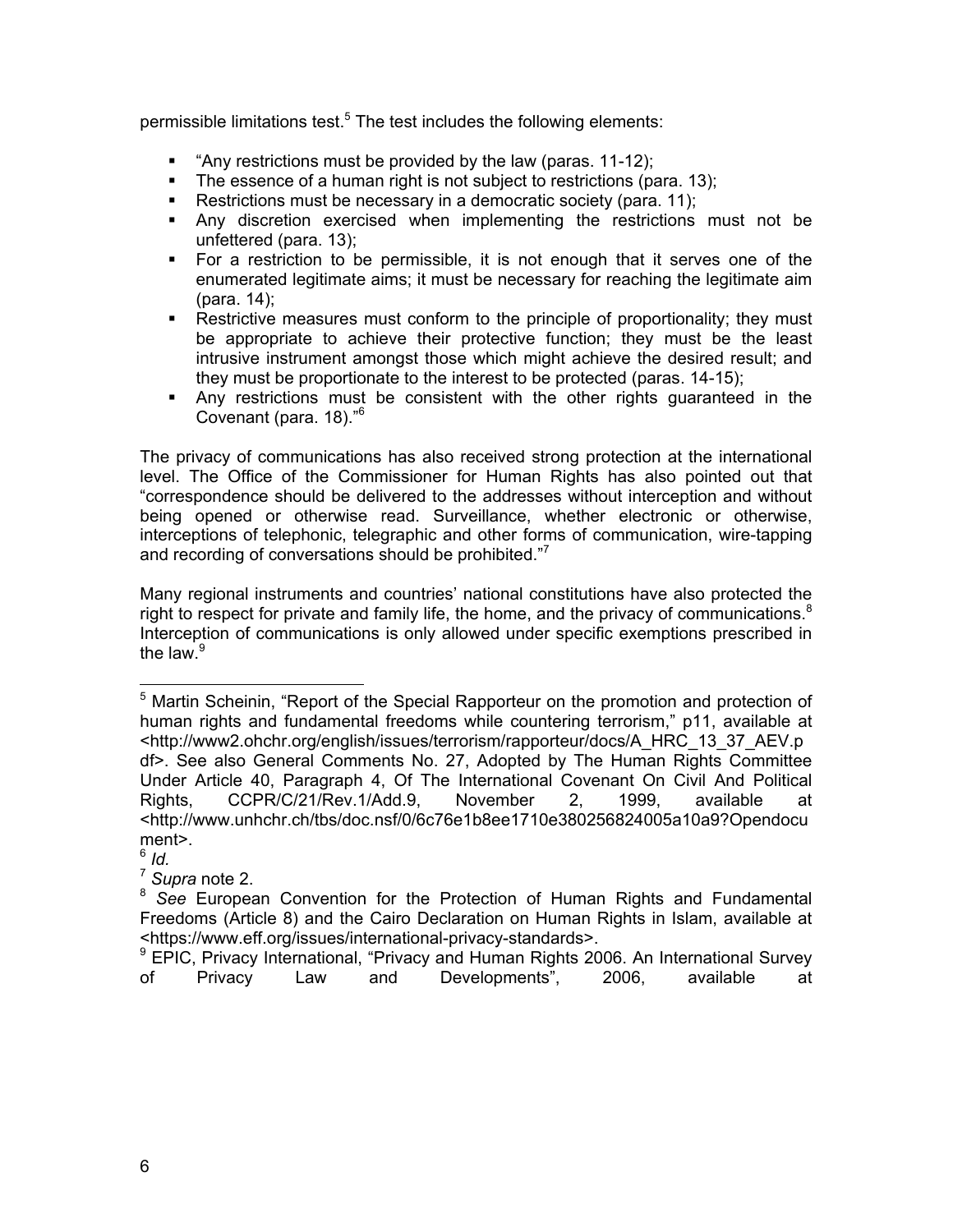Despite the high degree of apparent protection for the right to privacy and the privacy of communications in international law and national constitutions, we have seen exponential growth in the development and use by governments and their agents of ubiquitous online surveillance technologies that threaten to make meaningless the legal protections for privacy. As more and more of our lives are lived online, the situation is only likely to get worse.

## **2.1 The Right to Use Encryption Technology**

The privacy of communications includes the right of every individual to use encryption technology.<sup>10</sup> In the absence of encryption, online communications can easily be intercepted. 11 Internet intermediaries that store and forward our communications are in a position to possess and read all the communications that pass through their networks.

Service providers should be able to design systems for end-to-end privacy, and Internet intermediaries should not block the transmission of any encrypted communication. Both individuals and government agencies rely on strong encryption in their daily activities.<sup>12</sup> Moreover, human rights activists, journalists, refugees, bloggers, and whistleblowers rely on strong encryption technologies to protect their communications, the names and location of their sources and/or witnesses, etc.

Encryption impacts freedom of expression in two ways. First and foremost, encryption allows individuals to speak confidentially with others, without fear of retribution for unpopular ideas. Second, any attempt to restrict the distribution of encryption technology impacts the rights of the software creators to express their viewpoint through code. Furthermore, many security researchers provide open-source encryption software, and disclose encryption algorithms as an integral part of examining the encryption technology for flaws and weakness. This means that the encryption is available to the

<sup>12</sup> *See* e.g. Tor project, available at <http://www.torproject.org/about/torusers.html.en>.

<sup>&</sup>lt;http//:www.privacyinternational.org/phr>.

 $10$  Encryption allows users to have private conversations over email, web browsing, or cell phones. To learn more: *See*, EFF, Surveillance Self Defense, available at <https://ssd.eff.org/tech/encryption>.

<sup>11</sup> *See* e.g. Firesheep, available at <http://codebutler.com/firesheep>. *See al*so John P. Mello Jr., Free Tool Offered To Combat Firesheep Hackers, PCWorld, November 23, 2010, available available at the set of the set of the set of the set of the set of the set of the set of the set of the set of the set of the set of the set of the set of the set of the set of the set of the set of the se

<sup>&</sup>lt;http://www.pcworld.com/article/211531/free\_tool\_offered\_to\_combat\_firesheep\_hacker s.html>. Seth Schoen, Richard Esguerra, The Message of Firesheep: "Baaaad Websites, Implement Sitewide HTTPS Now!", EFF, October 29, 2010, available at <http://www.eff.org/deeplinks/2010/10/message-firesheep-baaaad-websites-implement>. EFF, Tool Offers New Protection Against 'Firesheep', November 23, 2010, available at <http://www.eff.org/press/archives/2010/11/23>.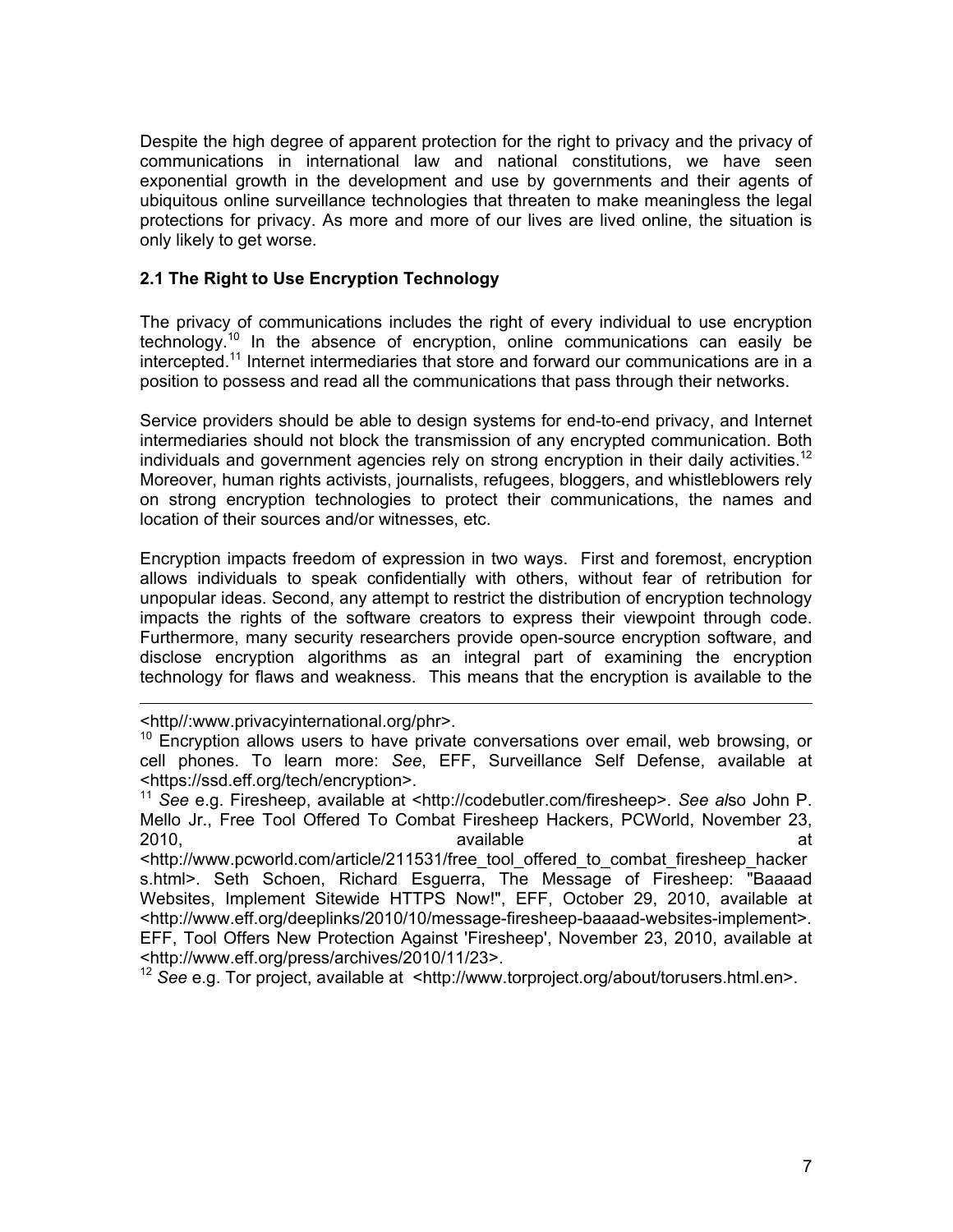world. The privacy of communications and freedom of expression also includes the right of every individual to publish encryption technologies and research;

Recently, the U.S. media reported that the FBI is seeking to increase its ability to spy on people's privacy.13 From the news, the U.S. government appears to be discussing a new requirement that all communications systems be easily wiretappable by mandating "back doors" into any encryption systems. Government access to keys creates significant risks of abuse of government power. EFF believes that compelling the disclosure of a key to the back door into our houses so the government can read our "papers" in advance of a showing of probable cause will violate people's privacy rights. Therefore, our online communications shouldn't be treated any differently than the protection of the keys of our home.<sup>14</sup> A similar proposal named the Clipper Chip was defeated in 2001.<sup>15</sup> At the end of 2010, the Indian government announced it is exploring mandatory sharing of software by all communication service companies in India. The Indian government has already asked Canada's Research In Motion to hand over the encryption keys for its BlackBerry messaging services to law enforcement agencies by January 31, 2011.<sup>16</sup> Google has said that U.S. law prevents real-time sharing of Gmail's encryption keys with Indian government.17 On January 13, 2011, Research in Motion reiterated that it did not have capabilities to provide access to Blackberries's encryptions keys.<sup>18</sup>

These threats of government access to encryption technology create significant risks of abuse of government power and raise serious concerns about privacy and online freedom of expression in the face of evolving technological challenges and governmental influences.

<sup>&</sup>lt;sup>13</sup> Seth Schoen, Government Seeks Back Door Into All Our Communications, EFF, September 27, 2010, available at <http://www.eff.org/deeplinks/2010/09/governmentseeks>.

<sup>&</sup>lt;sup>14</sup> Cindy Cohn, Eight Epic Failures of Regulating Cryptography, EFF, October 20, 2010, available at <https://www.eff.org/deeplinks/2010/10/eight-epic-failures-regulatingcryptography>.

<sup>15</sup> *See* Shari Steele, Daniel Weitzner, Chipping Away at Privacy, EFF, 1993, available at <http://w2.eff.org/Privacy/Key\_escrow/Clipper/clipper.summary>. *See also* The Clipper Chip, Wikimedia, available at

<sup>&</sup>lt;https://secure.wikimedia.org/wikipedia/en/wiki/Clipper\_chip>.

 $16$  Google won't share encryption keys with Indian sleuths, The Economic Times, December 16, 2010, available at at <http://economictimes.indiatimes.com/tech/internet/Google-wont-share-encryption-keyswith-Indian-sleuths/articleshow/7109074.cms>.<br> $\frac{17}{10}$ 

<sup>&</sup>lt;sup>18</sup> Reuters, BlackBerry-Maker Proposes India Solution, New York Times, January 13, 2011, available at <https://www.nytimes.com/reuters/2011/01/13/business/global/newsus-blackberry-india.html>.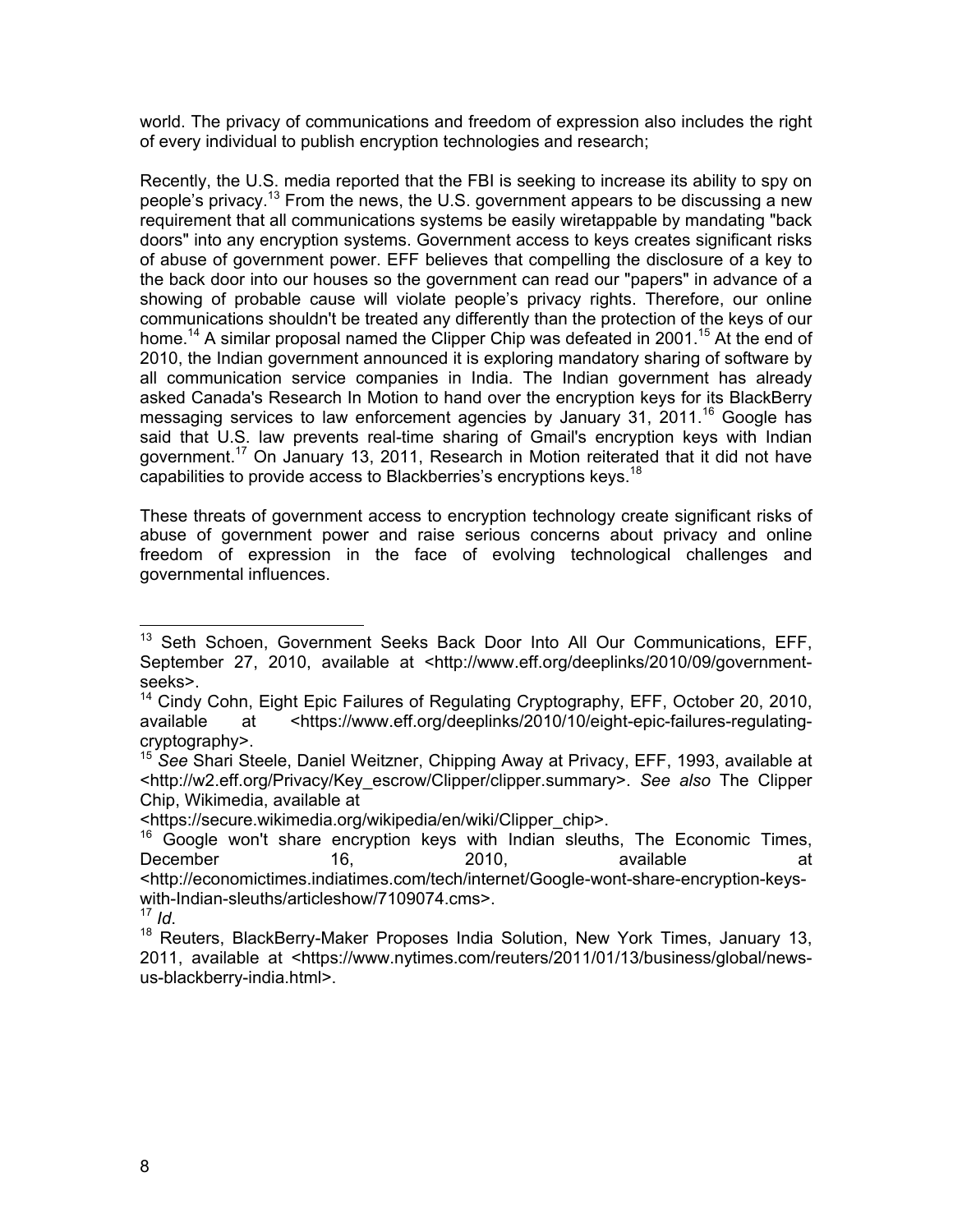### **III. Freedom of Expression, Privacy and Anonymity**

Every individual has the right to freedom of expression, which includes the right to speak, read, and communicate anonymously, and which includes the right of individuals to use circumvention technology and anonymity tools. Throughout history individuals have been writing in anonymous or pseudonymous ways. Anonymous and pseudonymous expression allows individuals to express unpopular opinions, honest observations, and otherwise unheard complaints. On the Internet, every individual can communicate online without connecting their online identities with their offline identities.<sup>19</sup>

Individuals may decide to communicate anonymously out of concern about political or economic retribution, harassment, or even threats to their lives. Whistleblowers report news that companies and governments would prefer to suppress; human rights workers struggle against repressive governments; parents try to create a safe way for children to explore; victims of domestic violence attempt to rebuild their lives where abusers cannot follow.<sup>20</sup> Opposition parties, victims of violence, persons with HIV/AIDS, dissidents, and survivors of abuse can use the Internet to share sensitive and personal information anonymously without fear of harm. For all of these people, securing anonymity can be a matter of life or death.

### **3.1. Anonymity: Best and Bad Practices**

In the United States, the Supreme Court has ruled that the right to speak anonymously is protected by the First Amendment. The Supreme Court has held that: "Anonymity is a shield from the tyranny of the majority," that "exemplifies the purpose" of the First Amendment: "to protect unpopular individuals from retaliation...at the hand of an intolerant society."<sup>21</sup>

It further said, courts must "be vigilant... [and] guard against undue hindrances to political conversations and the exchange of ideas." $^{22}$  This vigilant review "must be undertaken and analyzed on a case-by-case basis," where the court's "guiding principle is a result based on a meaningful analysis and a proper balancing of the equities and

 <sup>19</sup> EFF, Anonymity, available at <http://www.eff.org/issues/free-speech>.

<sup>20</sup> *Id.*

 $21$  McIntyre v. Ohio Elections Comm'n, 514 U.S. 334, available at

<sup>&</sup>lt;http://caselaw.lp.findlaw.com/scripts/getcase.pl?court=us&vol=514&invol=334 >.

 $22$  Buckley, 525 U.S. at 192, available at

<sup>&</sup>lt;http://caselaw.lp.findlaw.com/scripts/getcase.pl?court=us&vol=525&invol=182>.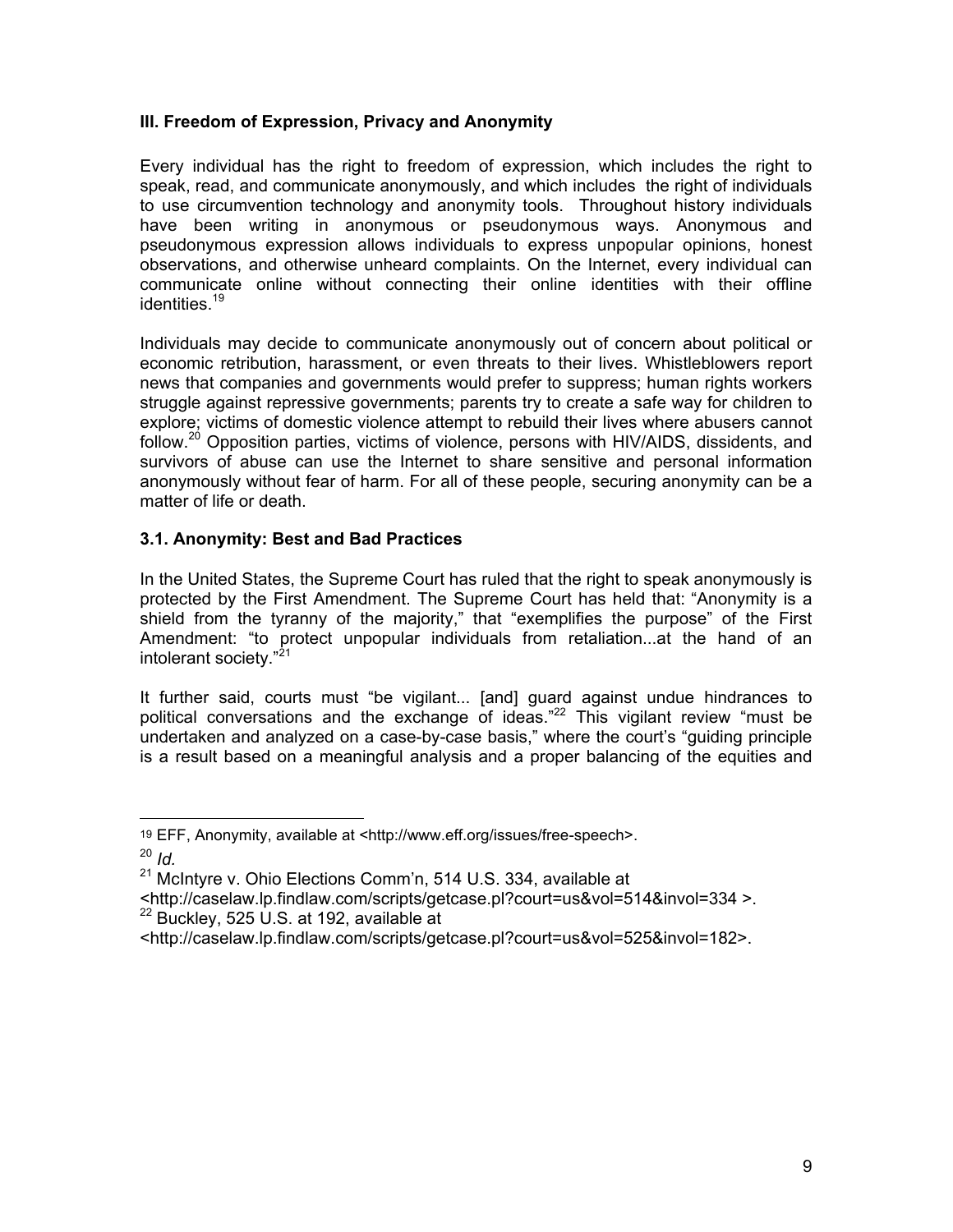rights at issue."<sup>23</sup> That review must take place whether the speech in question takes the form of political pamphlets or Internet postings. $24$ 

U.S. courts have also recognized that:

*"People are permitted to interact pseudonymously and anonymously with each other so long as those acts are not in violation of the law. This ability to speak one's mind without the burden of the other party knowing all the facts about one's identity can foster open communication and robust debate."<sup>25</sup>*

The policies underlying these opinions provide best practices which are also embodied within the Universal Declaration of Human Rights.

Unfortunately some countries have adopted national legal frameworks that undermine protection of anonymity and their citizens' freedom of expression. For instance, in South Korea, the government has sought cooperation with Internet Service Providers (providers of blogs, and social media) to develop real-name systems for their users since 2003, thereby eliminating anonymity.<sup>26</sup> In Saudi Arabia, the media has reported that the government will require all online newspapers and bloggers to register with the Ministry of Culture and Information and to obtain a license, valid for up to three years. Recently, the media has reported that the Saudi government will ban all blogging without a license.<sup>27</sup> Although not required by law, a similar trend can be discerned in the terms of service adopted by some Internet media services in the U.S.. For instance, Facebook's Terms of Service require that Facebook users provide their real names and information.<sup>28</sup> This practice creates serious risks particularly for dissidents and human rights workers using their names on Facebook in authoritarian regimes. This creates a double negative effect: if Facebook's Terms of Service are violated, Facebook can

<sup>&</sup>lt;sup>23</sup> Dendrite Int'l, Inc. v. Doe, available at

 <sup>&</sup>lt;http://www.citmedialaw.org/threats/dendrite-international-v-does>. <sup>24</sup> Reno v. ACLU, 521 U.S. 844

 $25$  Columbia Insurance Co. v. Seescandy.com, 185 F.R.D. 573, 578 (N.D. Cal. 1999), <http://legal.web.aol.com/aol/aolpol/seescandy.html>.

<sup>26</sup> Open Net Initiative, Access Controlled, South Korea, available at <http://opennet.net/research/profiles/south-korea>.

<sup>&</sup>lt;sup>27</sup> Emma Woollacott, Saudi Arabia Bans Blogging Without A Licence, Firetown, January 2011, available at

<sup>&</sup>lt;http://www.tgdaily.com/business-and-law-features/53403-saudi-arabia-bans-bloggingwithout-a-

licence?utm\_source=feedburner&utm\_medium=feed&utm\_campaign=Feed:+tgdaily\_all sections+%28TG+Daily+-+All+News%29&utm\_content=Google+Reader>.

<sup>&</sup>lt;sup>28</sup> Facebook, Statement of Rights and Responsibilities, available at

<sup>&</sup>lt;https://www.facebook.com/terms.php>.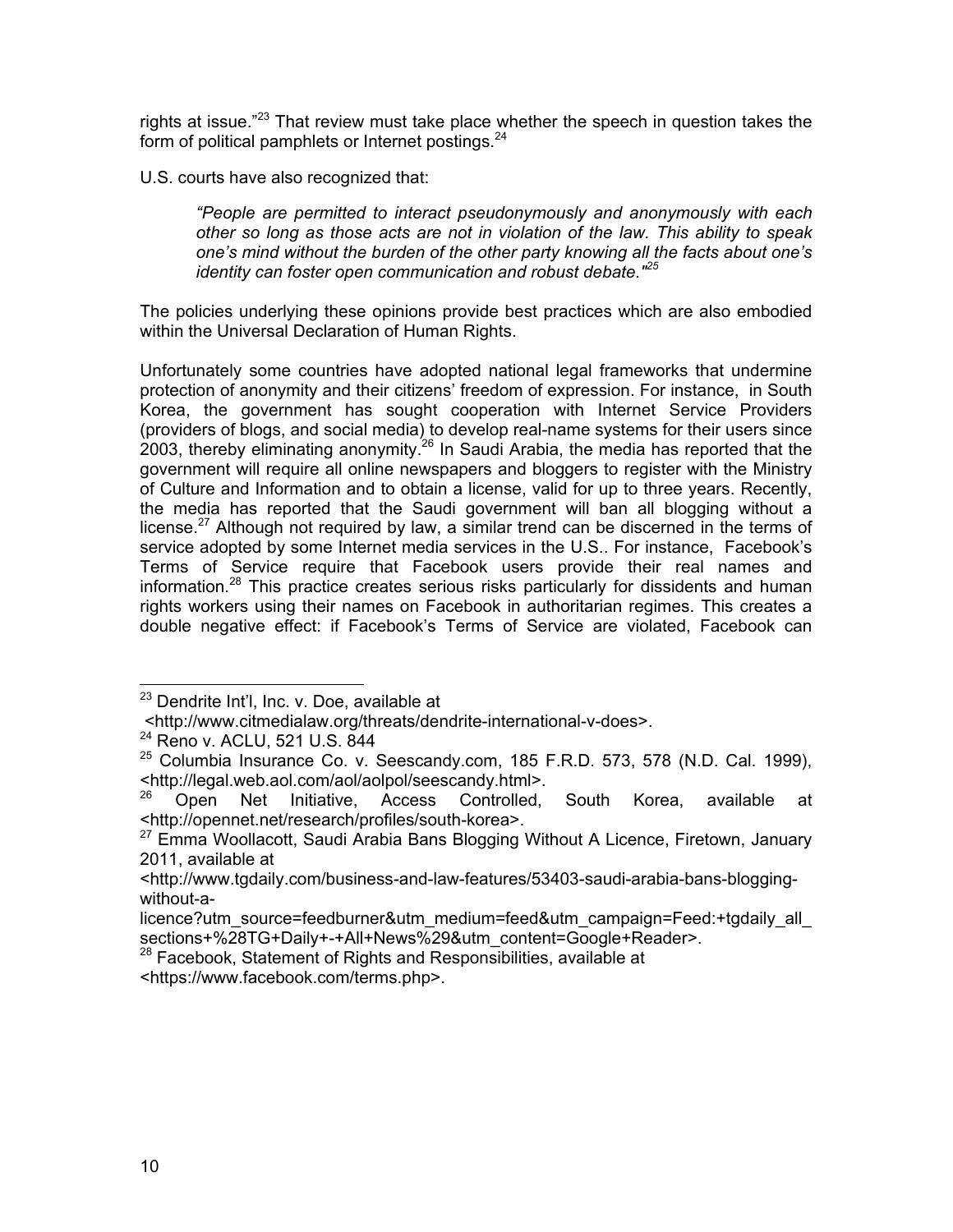disable an individual's account, shutting down a key avenue for political discourse.<sup>29</sup>

#### **3.2 Due Process before Disclosure of Identity of Anonymous Speaker**

Every individual must have confidence that the service providers that host their discussions will protect their privacy. Internet intermediaries and service providers occupy a key position in online communications. Unlike other entities, Internet intermediaries and service providers often know the identity of the person who creates a website or posts material on a platform.

When an individual posts content on the Internet, third parties may want to sue the individual for posting allegedly defamatory or otherwise illegal content. To do so, the plaintiff will need to identify the online speaker. However, anonymous speech is critical for the protection of freedom of expression and privacy rights. In order to protect citizens' rights to anonymous expression, an Internet intermediary must respect the due process rights of an online speaker before identifying that individual in response to a request to do so. Otherwise, as the U.S. Supreme Court has noted, forced "identification and fear of reprisal might deter perfectly peaceful discussions of public matters of importance."<sup>30</sup> While some countries, like Brazil, forbid anonymity in their constitutions,  $31$  it has proved to be such a compelling tool for enhancing public exchange in the digital environment that Brazilians seem pretty resolute in maintaining their right to communicate anonymously.<sup>32</sup>

Judicial systems are best suited to balance citizens' right to anonymous expression with the need to provide a mechanism to redress wrongs. But judicial systems can only function when a court has an opportunity to review the circumstances before the identity is revealed.

Therefore, to protect citizens' fundamental rights of freedom of expression and privacy, Internet intermediaries should only disclose the identity of an anonymous or

<http://caselaw.lp.findlaw.com/scripts/getcase.pl?navby=case&court=us&vol=362&invol= 60>.

Brazilian Constitution, available at <http://www.vbrazil.com/government/laws/titleII.html>.

32 Jose Murillo, Holding the Line for Internet Freedoms in Brazilian Cyberspace, Global Voices, available at

 <http://globalvoicesonline.org/2006/11/11/holding-the-line-for-internet-freedoms-in-braziliancyberspace/>.

<sup>&</sup>lt;sup>29</sup> Eva Galperin, EFF Calls for Immediate Action to Defend Tunisian Activists Against Government Cyberattacks, EFF, January 2011, available at <https://www.eff.org/deeplinks/2011/01/eff-calls-immediate-action-defend-tunisian>. <sup>30</sup> Talley v. California, 362 U.S. 60 65 (1960), available at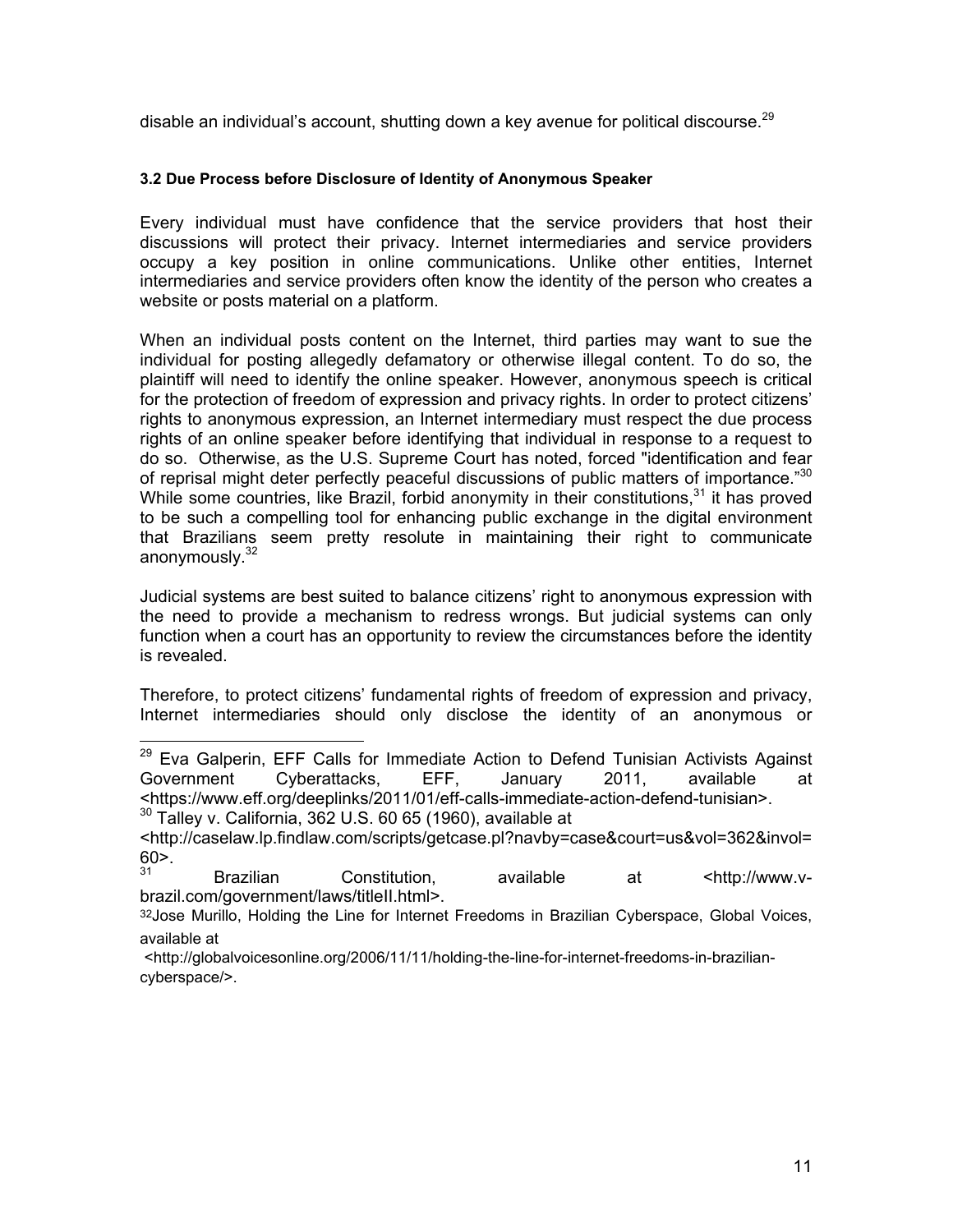pseudonymous user of their platform or service upon receipt of a court order, granted after a process of judicial review. Internet intermediaries should:

- Make reasonable efforts to notify the person whose identity is sought.
- If possible, agree to a timetable for disclosure of the information to the party seeking it that provides a reasonable opportunity for the Internet user to file an objection with a court before disclosure.
- Forward the exact statements and material provided by the person seeking the identity, including information about the cause of action alleged in the lawsuit and the evidence provided by the identity-seeker to the court where provided to the service provider.<sup>33</sup>

EFF also recommends that "the user should be provided with a reasonable amount of time, such as 30 days, to respond before the Online Service Provider produces the requested information. This will give the user an opportunity to object to disclosure of his or her identity."<sup>34</sup>

# **3.3 Disclosure of Identity of Anonymous Speaker: Bad Practice**

In the U.S., it is all too common for plaintiffs to issue subpoenas to intermediaries to obtain the identities of their critics in order to intimidate and silence them, even where those seeking to identify have no intention of prosecuting a lawsuit against the speaker or where the posted content is lawful. These subpoenas may be issued by attorneys without prior judicial approval. In some circumstances, such as a subpoena issued pursuant to the Digital Millennium Copyright Act, a lawsuit is not necessarily filed first.<sup>35</sup> In recent years, a few enterprising law firms in the U.S., the U.K. and Europe have used mass copyright litigation to extract settlements from individuals. These law firm groups

 $33$  This test reflects the exam that has evolved under U.S. law. See EFF, Test for Unmasking Anonymous Speech, Internet Law Treatise, available at <http://ilt.eff.org/index.php/Speech:\_Anonymity#Tests\_for\_Unmasking\_Anonymous\_Spe akers>.<br> $34$  EFF.

<sup>&</sup>lt;sup>34</sup> EFF, Best Practices for Online Service Providers, available at <http://www.eff.org/wp/osp>.

 $35$  Section 512(h) of the Digital Millennium Copyright Act allows copyright holders to subpoena service providers for user identity information without filing a lawsuit. See, Digital Millennium Copyright Act, available at <https://ilt.eff.org/index.php/Copyright:\_Digital\_Millennium\_Copyright\_Act>. Although U.S. courts have recognized limitations on when such expedited subpoenas can be used. It does not extend to obtaining the identity of alleged file-sharers extra-judicially. See Recording Industry Association of America, Inc. v. Verizon Internet Services, Inc., 351 F.3d 1229 (D.C. Cir. 2003); Recording Industry Association of America, Inc. v. Charter Communications, Inc., 393 F.3d 771 (8th Cir. 2005).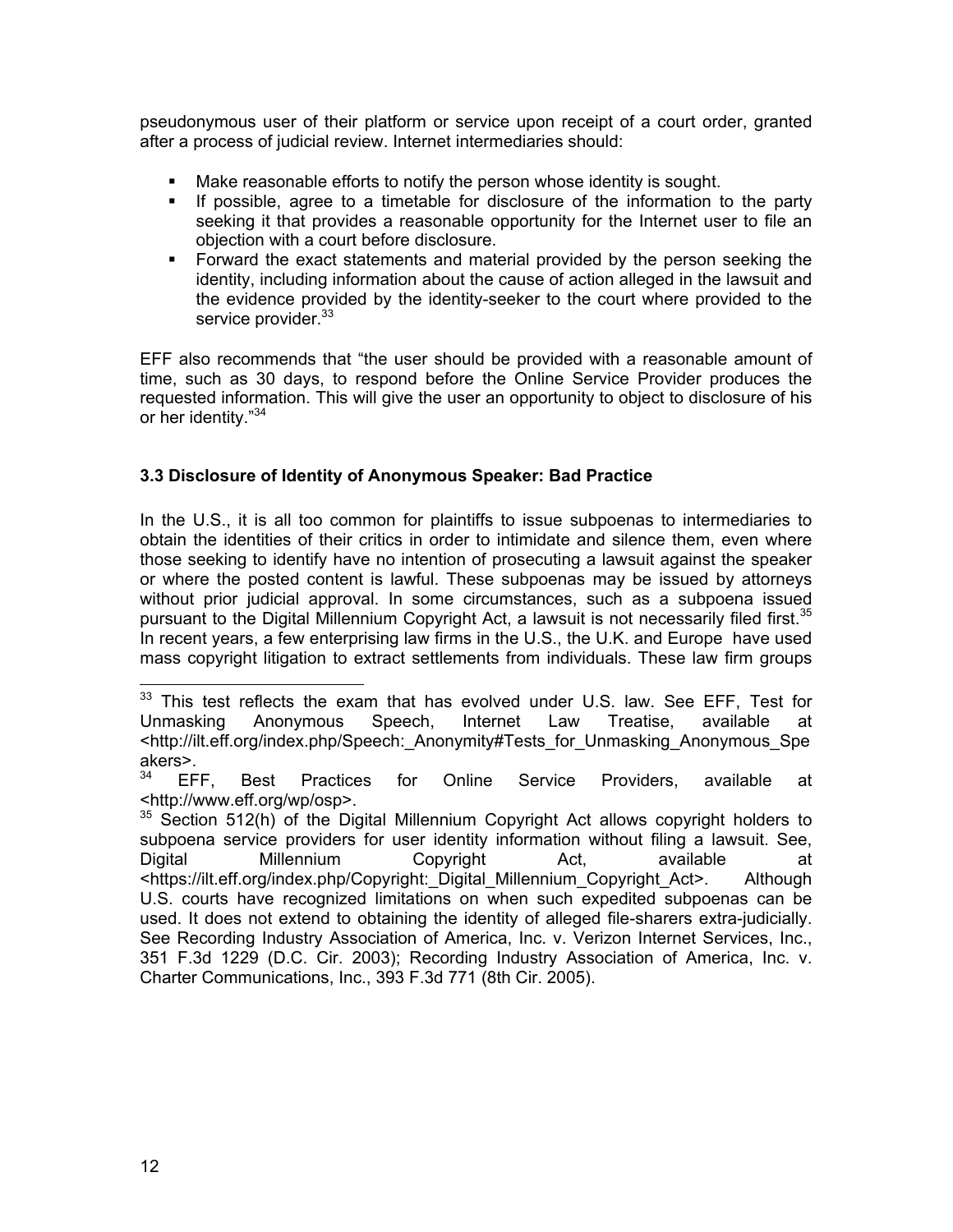try to grow businesses out of suing Internet users on behalf of copyright owners.<sup>36</sup> These lawsuits follow the model of those filed by members of the Recording Industry Association of America in 2003.<sup>37</sup> The U.S. lawsuits sued thousands of unnamed "John Doe" defendants and asked courts to issue subpoenas to ISPs to require them to disclose the identities of the alleged infringers to the copyright owners, so that the copyright owners could then sue the identified individuals. Once the Internet user's identity is known, the possibility of an award of pre-established statutory damages (of up to \$1500,000 per copyrighted work allegedly used) frequently pressures defendants into settling. These lawsuits raise concerns about due process and the protection of citizens' right to privacy.<sup>38</sup> In particular, the potential for mistaken identification of alleged infringers as occurred in previous mass copyright litigation campaigns raises serious concerns for the many innocent individuals were caught in the crossfire.<sup>39</sup>

# **3.4 The Right to Read Anonymously**

Article 19 of the Universal Declaration of Human Rights enshrines the right to freedom of opinion and expression, which includes the right to *seek, receive and impart* information and ideas through any media. To provide meaningful protection for citizens' freedom of expression rights, this requires that every individual has the right to use circumvention technologies to read and communicate anonymously.

The right *to seek and receive* information is chilled when the government has unchecked access to reading records. The U.S. Supreme Court has supported the right to read anonymously in several decisions: "Once the government can demand of a publisher the names of the purchasers of his publications, the free press as we know it disappears. Then the spectre of a government agent will look over the shoulder of anyone who reads…. Fear of criticism goes with every person into the bookstall.… Some will fear to read what is unpopular, what the powers-that-be dislike….Fear will take the place of freedom in the libraries, book stores, and homes of the land. Through the harassment of hearings, investigations, reports, and subpoenas government will hold a club over speech and over the press."<sup>40</sup>

<sup>&</sup>lt;sup>36</sup> EFF, Copyright Trolls, available at <https://www.eff.org/issues/copyright-trolls>, EFF, USCG v. The People, available at <https://www.eff.org/cases/uscg-v-people>.

 $37$  They begin by suing unnamed John Does, then seek to subpoena the ISPs of users in order to obtain their identities, then sue the individuals themselves.

<sup>38</sup> Achte-Neunte v. Does, available at <http://www.eff.org/cases/achte-neunte-v-does>. *See also* EFF, Anonymity Protection Lawsuits, available at <https://www.eff.org/issues/anonymity>.

RIAA v. the People: Five Years Later report, EFF, available at <http://www.eff.org/wp/riaa-v-people-years-later>.

<sup>40</sup> *See* United States v. Rumely, 345 U.S. 41, 57 (1953) (Douglas, J., concurring), available at <http://supreme.justia.com/us/345/41/>.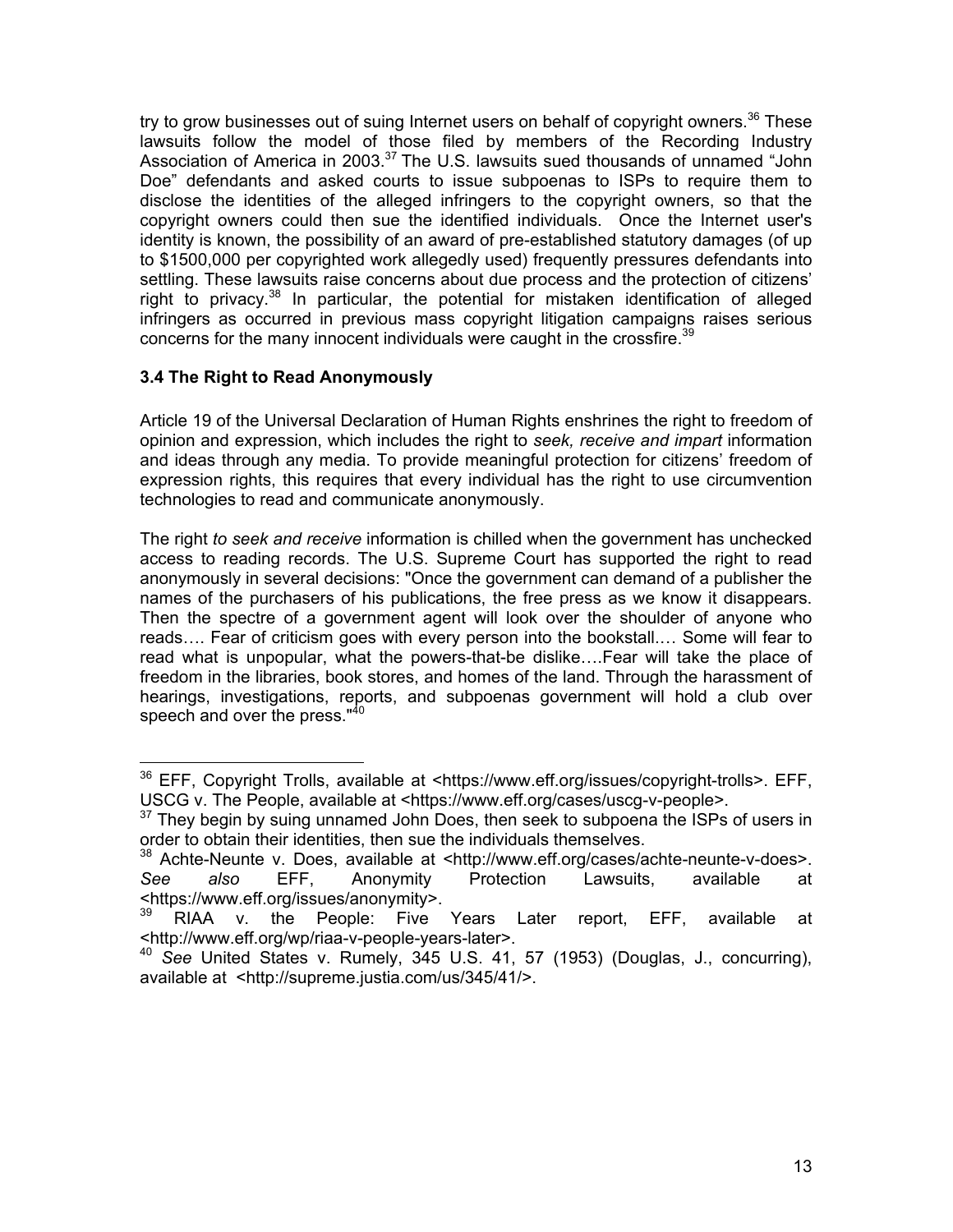Court decisions in the United States have supported the right to read anonymously on the Internet by denying enforcement of subpoenas that would have compelled a publisher to disclose the identities of subscribers to their materials.41 Moreover, academics have made clear that "the close interdependence between receipt and expression of information and between reading and freedom of thought make recognition of such a right [the right to read anonymously] sound constitutional policy".<sup>42</sup>

#### **IV. The Budapest Cybercrime Convention**

The Council of Europe (CoE) Convention on Cybercrime has been open for signatures since 2001, and entered into force in 2004. $43$  In recent years the CoE has prioritized ratification by non-European countries, and has provided extensive technical assistance to countries all over the world that are implementing its provisions in their national law. Even for countries that have not chosen to ratify it, the Convention has become a "guideline" for countries interested in developing national legislation against the perceived increased threats of cybercrime.

EFF remains concerned about the potential impact of the Convention, and overbroad national implementations of it, on citizens' fundamental rights.<sup>44</sup> We have several concerns.

First, the Convention requires parties to create offenses that are drafted with vague and obscure language that could be interpreted as penalizing legitimate expression and activities online. For instance, the Convention provides a narrow exception for "the authorized testing or protection of a computer system." Sometimes computer security researchers will test security without authorization. For example, testing the security of e-voting machines,<sup>45</sup> or ATM machines,<sup>46</sup> among others. These security tests can

<sup>41</sup> Lubin v. Agora, Inc*.,* 389 Md. 1, 22, 882 A.2d 833, 846 (2005), available at <http://caselaw.findlaw.com/md-court-of-appeals/1237646.html>.

<sup>42</sup> Julie Cohen, A Right to Read Anonymously: A Closer Look at "Copyright Management" In Cyberspace, 28 CONN. L. REV. 981 (1996).

<sup>43</sup> Council of Europe, Cybercrime Convention 185, available at <http://conventions.coe.int/Treaty/en/Treaties/Html/185.htm>.

<sup>44</sup> Danny O'Brien, The World's Worst Internet Laws Sneaking Through the Senate, EFF, available

 <http://www.eff.org/deeplinks/2006/08/worlds-worst-internet-laws-sneaking-throughsenate>.

<sup>45</sup> In this case, Indian security researcher Hari Prasad exposed serious flaws in the electronic voting machines used in India. See, Jim Tyre, Indian Government Detains E-Voting Researchers, available at <http://www.eff.org/deeplinks/2010/12/indiangovernment-detains-e-voting-researchers>. See also, Marcia Hofmann, Security Researcher Arrested for Refusing to Disclose Anonymous Source, available at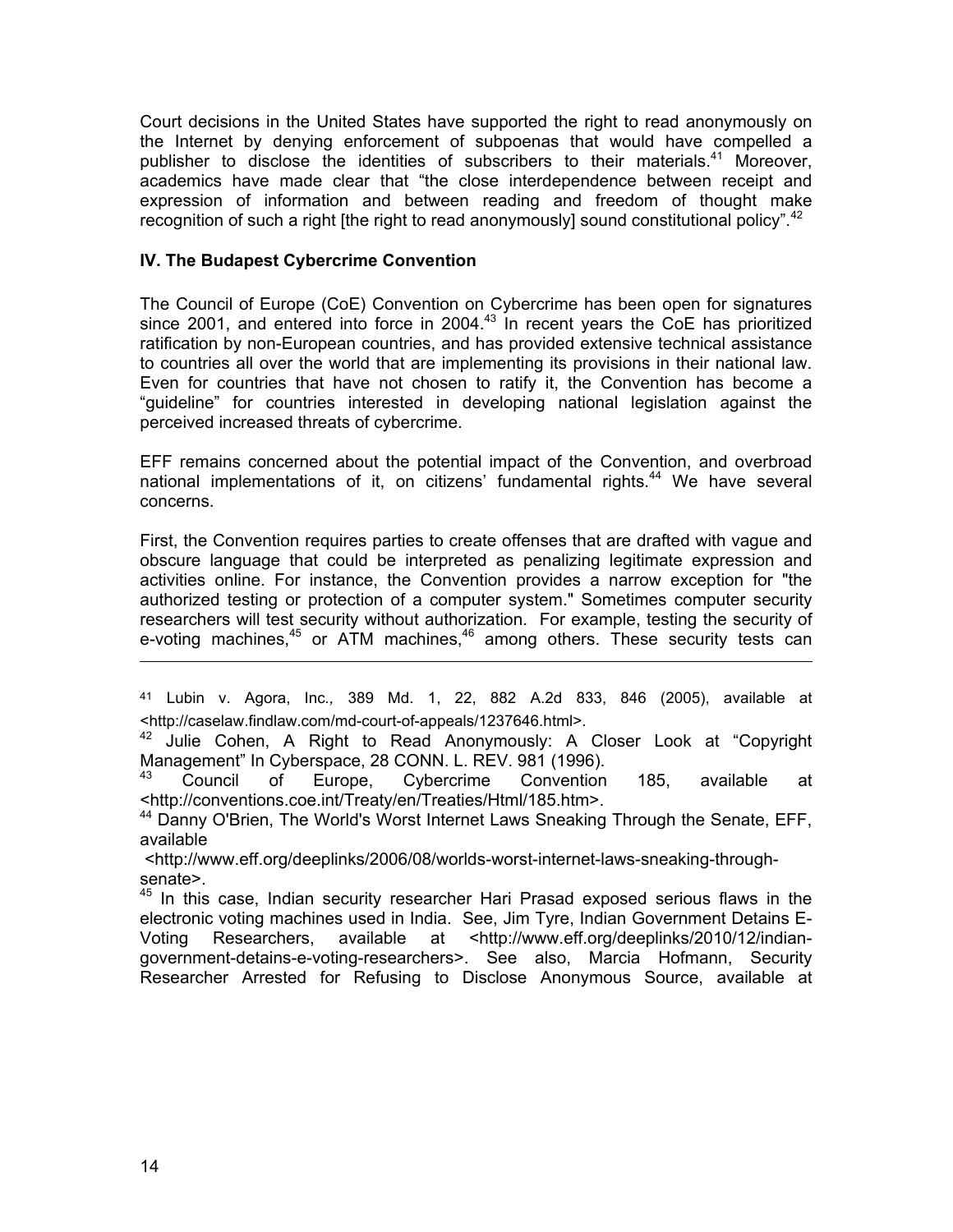provide crucial information about the security of critical infrastructure even when the companies behind the products have little incentive to publicize security flaws, and should be allowed. The Convention also requires signatory countries to penalize copyright infringement that is done wilfully and on a commercial scale with the use of a computer system. While copyright holders have the exclusive right to reproduce works for a limited time period, many countries have fair use or fair dealing provisions in their national copyright laws, which act as a limitation on copyright holders' exclusive rights. Imposing criminal sanctions for copyright infringement may chill users from making fair uses, especially where the use cannot be determined a fair use a priori. Even a use which is 95% likely to be found fair may be detered, when the creator is looking at a one in twenty chance of jail time. In some countries, the impact of implementing the Cybercrime Convention could be even more damaging where existing exceptions and limitations in national law are outdated for the digital age, overly narrow, or non-existent. This threatens to further unbalance copyright law.

Second, the Convention does not contain a dual dual-criminality requierement. As a result, a signatory government (A) could be required to help enforce other countries' "cybercrime" laws - even if the act being prosecuted is not illegal in country A. Without more procedure protections, this could well lead to a "race to the bottom". Country B with weaker freedom of expression protections might ask law enforcement agencies in Country A to uncover the identities of anonymous critics, monitor their communications on behalf of foreign governments, or force ISPs of country A to obey other jurisdiction's requests to log their users' behavior without due process or compensation. $47$ 

Third, the Convention also grants broad surveillance powers to law enforcement authorities and requires ISPs to cooperate with them in the preservation, production, search, and seizure of stored computer data, real-time collection of traffic data, and interception of content data. However, the Convention does not provide any meaningful countervailing civil rights protections to ensure that minimum standards and legal safeguards consistent with international human rights accords are actually implemented in national transpositions.

#### **4.1 Increased Powers of Electronic Interception**

Many countries around the world have enacted legal regimes that force communications carriers to provide wiretapping assistance to law enforcement and intelligence agencies

<sup>&</sup>lt;http://www.eff.org/deeplinks/2010/08/security-researcher-arrested-refusing-disclose>. <sup>46</sup> For example, security researcher Barnaby Jack showed a security flaw in two kinds of ATM machines. See, Kim Zetter, Researcher demonstrates ATM "jackpotting" at Black<br>Hat die bonference, 2010, available at Hat Conference, 2010, available at the conference at 2010. <http://arstechnica.com/security/news/2010/07/researcher-demonstrates-atmjackpotting-at-black-hat-conference.ars>.

<sup>47</sup> *Supra* note 42.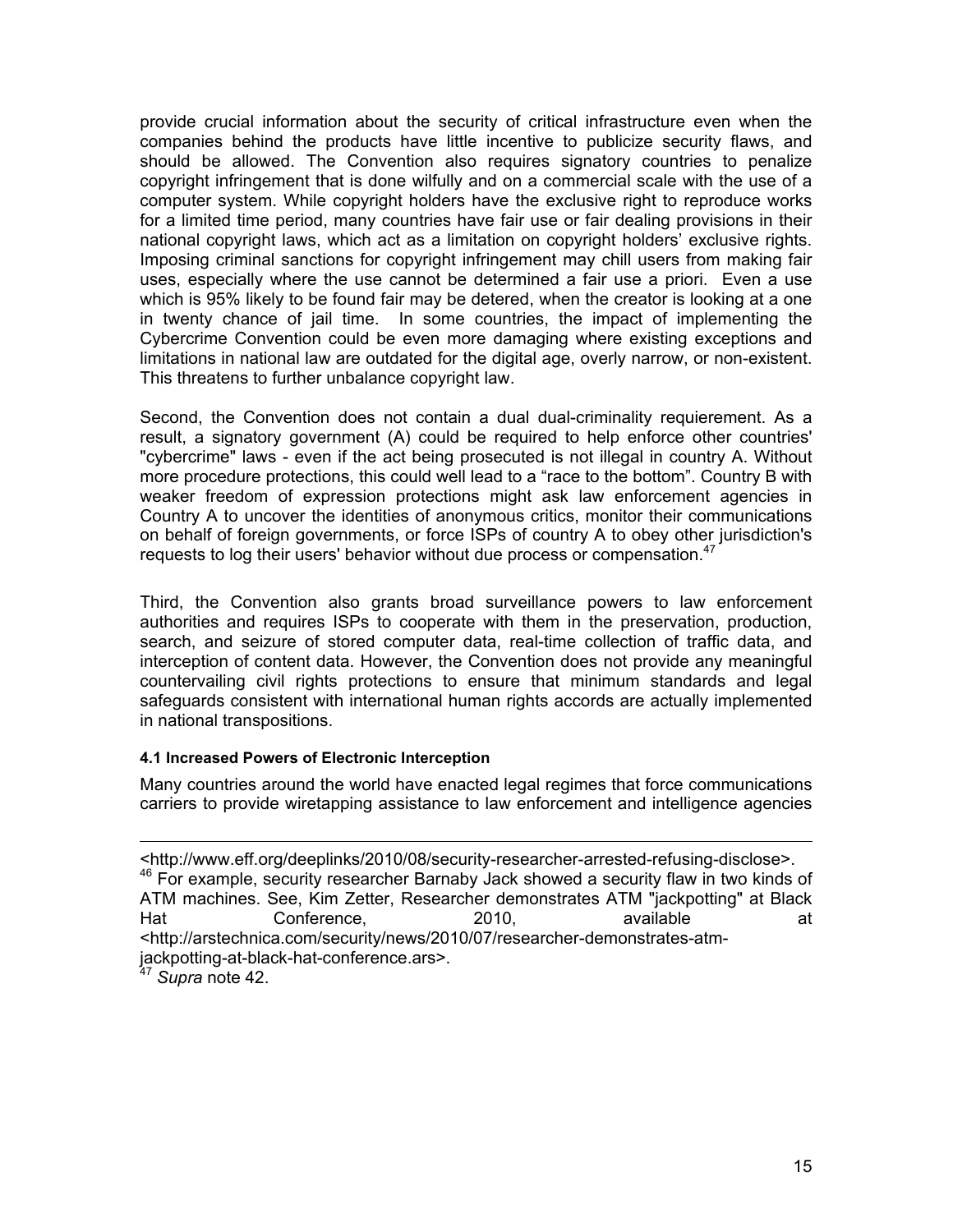via automated systems.<sup>48</sup> At the international level, the requirements for such regimes are established in the CoE Convention on Cybercrime, discussed above. In Europe, the European Council Resolution on Lawful Interception of Telecommunication establishes more specific requirements.<sup>49</sup> In the United States, the Communications Assistance for Law Enforcement Act of 1994 (CALEA) forced telephone companies operating in the U.S. to redesign their network architectures to make wiretapping easier.<sup>50</sup> CALEA expressly excluded interception of data traveling over the Internet, but subsequent regulatory interpretations substantially eroded that exclusion. More recently, CALEA has been interpreted to apply to Internet broadband providers and certain Voice-over-IP providers. Many countries have since passed similar laws.<sup>51</sup> On January 2014, Senator Leahy, chairman of the Senate Judiciary Committee, unveiled an ambitious plan to revised CALEA.<sup>52</sup>

Mandating back doors for lawful interception weakens network security and could just as easily be exploited by criminals seeking to take advantage of these vulnerabilities.<sup>53</sup> These loopholes have been abused and harmed communications security in ways unrelated to lawful interception. 54 For example, in 2005, hackers broke into a Greek telephone network and subverted its built-in wiretapping features to intercept the

 $48$  ITU Technology Watch Report #6, ITU Technical Aspects of Lawful Interception, (May 2006), available at  $\frac{1}{2006}$ , and  $\frac{1}{2006}$  at  $\frac{1}{2006}$ ,  $\frac{1}{200}$  and  $\frac{1}{200}$  and  $\frac{1}{200}$  and  $\frac{1}{200}$  and  $\frac{1}{200}$  and  $\frac{1}{200}$  and  $\frac{1}{200}$  and  $\frac{1}{200}$  and  $\frac{1}{200}$  and  $\frac{1}{200}$ t/oth/23/01/T23010000060002PDFE.pdf>; Council of Europe guidelines on ISP cooperation with Law Enforcement, available at

<http://www.coe.int/t/dghl/cooperation/economiccrime/cybercrime/documents/lea\_isp/def ault\_EN.asp>.

<sup>49</sup> *See also*, European Council Resolution on Lawful Interception of

Telecommunications, available at <http://eur-

lex.europa.eu/LexUriServ/LexUriServ.do?uri=CELEX:31996G1104:EN:HTML>.<br><sup>50</sup> See CALEA: The Perils of Wiretapping the Internet, EFF,

<https://www.eff.org/issues/calea>.

<sup>52</sup> Senator Patrick Leahy, An Agenda For The Senate Judiciary Committee In The 112th<br>Congress, Main Justice, January 14, 2011. available at Congress, Main Justice, January 14, 2011, available at <http://www.mainjustice.com/2011/01/11/leahy-an-agenda-for-the-senate-judiciarycommittee-in-the-112th-congress/>.

53 Steven Bellovin, Matt Blaze, et al, Security Implications of Applying the Communications Assistance to Law Enforcement Act to Voice over IP, June 13, 2006, available at <http://www.cs.columbia.edu/~smb/papers/CALEAVOIPreport.pdf>. See also Susan Landau, Surveillance or Security? The Risks Posed by New Wiretapping Technologies, The MIT Press, February 2011, available at <http://mitpress.mit.edu/catalog/item/default.asp?ttype=2&tid=12455>.

<sup>54</sup> Seth Schoen, Government Seeks Back Door Into All Our Communications, EFF, September 27, 2010, available at <https://www.eff.org/deeplinks/2010/09/governmentseeks>.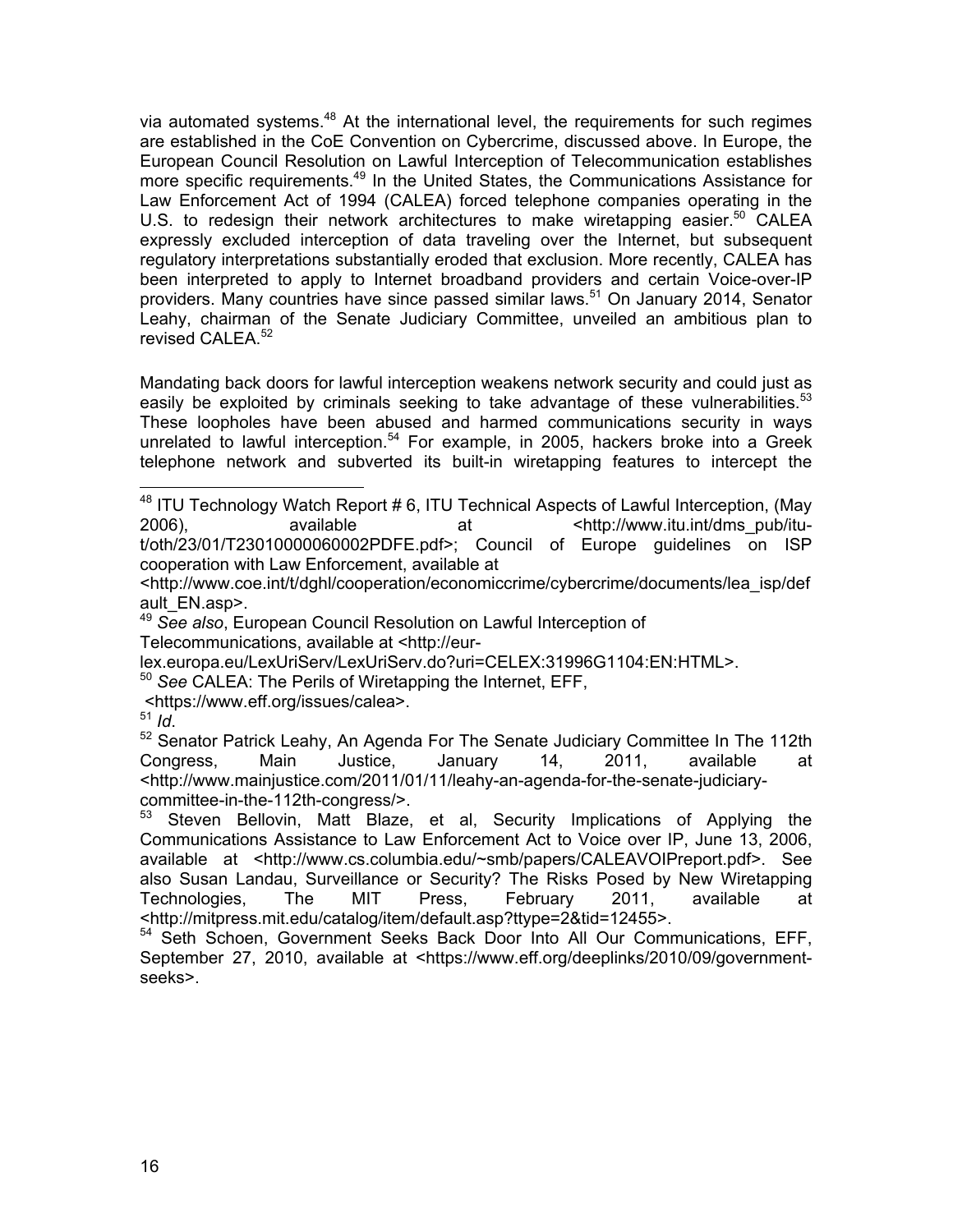communications of high-ranking Greek government officials, including the Prime Minister.<sup>55</sup> Some governments have attempted to justify spying on their own citizens by pointing to the United States' CALEA law.<sup>56</sup> In 2010, the Indian government threatened to close BlackBerry services unless it gains access to them by January 31, 2011. On January 13, 2011, Research in Motion said that it had given access to Indian wireless carriers to address lawful access requirements.<sup>57</sup>

In the U.S., government agencies are now proposing to expand the reach of "lawful intercept," as well as to seek more control over the use of encryption.<sup>58</sup> Such expansion would harm privacy, freedom of expression, and innovation.<sup>59</sup>

#### **4.2 Lowering Privacy Protections and Oversight Mechanisms for the Protection of Transactional Data** *vis-à-vis* **the Government**

Our digital lives generate a vast amount of transactional data which can reveal significantly more sensitive information than telephone transactional records and in some cases may directly or indirectly reveal the contents of our Internet communications. Therefore, the traditional distinctions in legal protection standards between communications content and non-content is far less useful or protective in the online context, and such distinctions should be viewed with skepticism.

The fact that Internet communications leave more detailed traces should not entail less privacy protection vis-à-vis the government. Transactional data should not have lesser protection based on technical details about how the data is stored, processed, or transmitted.<sup>60</sup> Moreover, the increased collection by telecommunications providers of transactional information of all individuals in a given country can be used by the

<sup>58</sup> *Supra* note 51

 <sup>55</sup> Greek telephone tapping case 2004-2005, Wikimedia, available at <https://secure.wikimedia.org/wikipedia/en/wiki/Greek\_telephone\_tapping\_case\_2004- 2005>. *See also* Vassilis Prevelakis and Diomidis Spinellis, The Athens Affair, available at <http://www.offnews.info/downloads/athensAffaire.pdf>.

<sup>&</sup>lt;sup>56</sup> Seth Schoen, BlackBerry Bans Suggest a Scary Precedent: Crypto Wars Again?, EFF, August, 4, 2010, <https://www.eff.org/deeplinks/2010/08/blackberry-bans-suggestscary-precedent>. See also "RIM Offers Interception Solution Using Cloud Computing, January 4, 2011, available at <http://economictimes.indiatimes.com/tech/hardware/rimoffers-interception-solution-using-cloud-computing/articleshow/7214591.cms>.

<sup>&</sup>lt;sup>57</sup> Reuters, BlackBerry-Maker Proposes India Solution, New York Times, January 13, available at <https://www.nytimes.com/reuters/2011/01/13/business/global/news-usblackberry-india.html>.

 $59$  EFF, The Perils of Wiretapping the Internet, September, 2010, available at <https://www.eff.org/issues/calea>.

<sup>&</sup>lt;sup>60</sup> EFF, EFC, Comments on Lawful Access Consultation, Canada, 2002, available at <http:// w2.eff.org/Privacy/Foreign\_and.../20021219-EFC-EFF-comments.pdf>.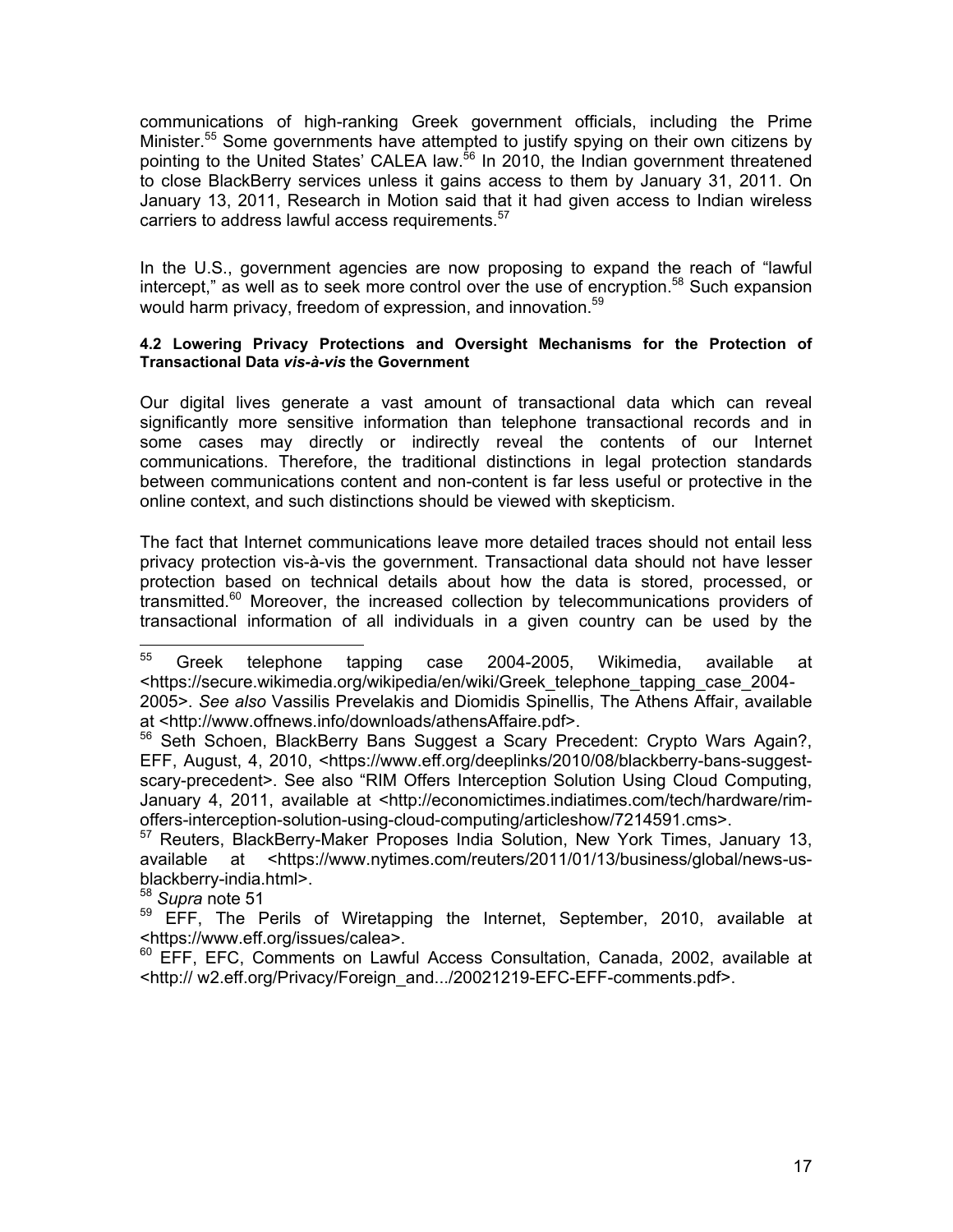authorities to compose a telling profile of the individual's concerns, interests, and associations. For example, a detailed review of transactional records could disclose journalists' sources.

The Explanatory Report on the Convention on Cybercrime acknowledged that: "The collection of [transactional] data may, in some situations, permit the compilation of a profile of a person's interests, associates and social context. Accordingly Parties should bear such considerations in mind when establishing the appropriate safeguards and legal prerequisites for undertaking such measures."<sup>61</sup> However, the text of the Convention did not provide any legal safeguards in this regard. Leaving this to the discretion of countries that are implementing the Convention creates too great a risk of inadequate and divergent approaches to protection for citizens' rights.

Some court rulings have recognized the need to protect transactional data. In *Copland v. UK*, the European Court of Human Rights found that, "The collection and storage of personal information relating to the applicant's telephone, as well as to her e-mail and internet usage, without her knowledge, amounted to an interference with her right to respect for her private life and correspondence within the meaning of Article 8 of the [European] Convention [on Human Rights]."<sup>62</sup>

Location data, the digital records of people's movements, is an important category of transactional data that requires content-like protection. People need to be certain that their location will not be recorded for later use.<sup>63</sup> Governments must procure a court order based on probable cause before secretly tracking people's movement. In the United States, there is a growing consensus in many states and circuit cases in this regard.<sup>64</sup> In 2010, a U.S. Circuit Court of Appeals recognized that the U.S. Constitution might protect the privacy of cell phone location data stored by mobile phone providers even though such records do not reveal the content of communication.<sup>65</sup>

Legal protections for any kind of data are merely legal and therefore depend on government compliance with the law. The U.S. experience demonstrates that we cannot

 $61$  Council of Europe Convention on Cybercrime (ETS no: 185), opened for signature on November 8, 2001.

 $62$  Copland v. the United Kingdom, (2007) 45 EHRR 37, [2007] ECHR 253, paragraph 43, available at <http://www.bailii.org/eu/cases/ECHR/2007/253.html>.

<sup>&</sup>lt;sup>63</sup> Peter Eckersley, On Locational Privacy, and How to Avoid Losing it Forever, EFF, available at <https://www.eff.org/wp/locational-privacy>.

<sup>&</sup>lt;sup>64</sup> Kevin Bankston, Location, Location, Location: Three Recent Court Controversies on Cell Phone & GPS Tracking (and a Congressional Hearing, Too), EFF, available at <https://www.eff.org/deeplinks/2010/11/location-location-location-three-recent-court>.

<sup>&</sup>lt;sup>65</sup> In re Application of U.S. for an Order Directing a Provider of Electronic Communication Service to Disclose Records to Government --- F.3d ----, 2010 WL 3465170, 51 Communications Reg. (P&F) 415 (3rd Cir. (Pa.) September 7, 2010, (NO. 08-4227).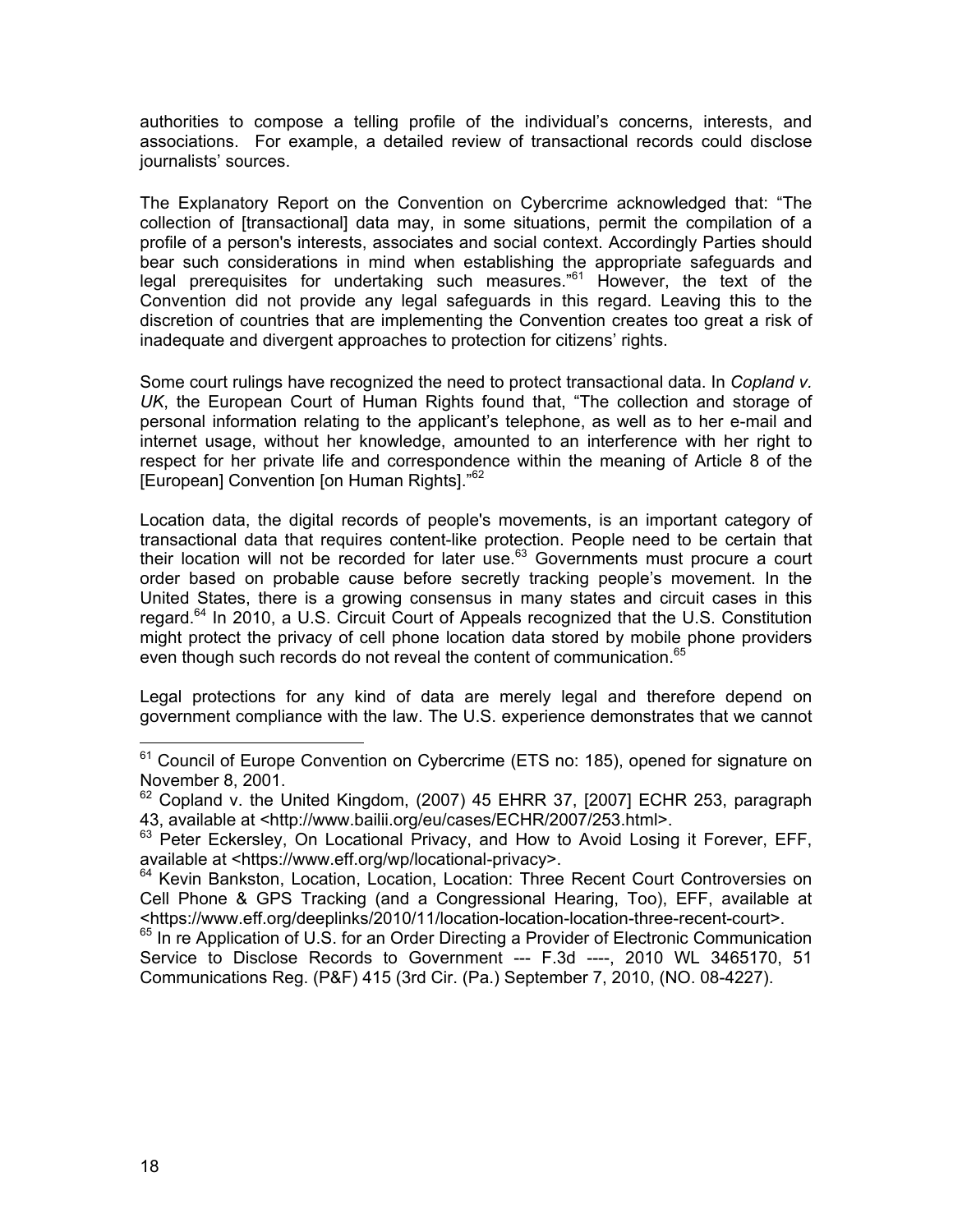assume that governments will do so. In the past several years, there have been many reports of the U.S. government failing to obey the law, ranging from the National Security Agency's warrantless wiretapping program<sup> $66$ </sup> to the unlawful use of national security letters to obtain transactional data.<sup>67</sup> EFF's litigation and Freedom of Information Act work has helped uncover some of this wrongdoing,<sup>68</sup> which points to yet another problem: government surveillance, especially in the electronic age, is essentially unaccountable, meaning that government abuse of power is often difficult to see and even harder to keep in check.

Recently, Wikileaks, the whistleblower website that hosts a number of leaked U.S. diplomatic cables, has highlighted how interception communication technology might be easily abused, and how foreign governments have been pressured to adopt surveillance programs beyond its original purpose.<sup>69</sup> The cables document how the Paraguayan government was seeking cooperation with the U.S. Government to expand its capacity to spy on cell phone calls to confront the threat by the leftist rebels, the Paraguayan People's Army. The leaked US diplomatic cable revealed that the U.S. Drug Enforcement Agency (DEA) has had an active spy on cell phone program for counternarcotics efforts since 2009. However, the Paraguayan government apparently requested the US Ambassador to provide access to the software used by the U.S. Drug Enforcement Agency to perform eavesdropping for other purposes.

"*The Ministry procured Brazilian intercept equipment for USD 1.2 million but needed access to the software available via the DEA ... in order to make it operational. The Minister further said that he now understood that the technology did not permit both programs to operate independently*." *<sup>70</sup>*

The document also highlights how the US diplomats warned about the possibility that this surveillance technologies could be misused for inappropriate purposes and political gain.

es<br>
EFF, NSA Spying, available at

<sup>&</sup>lt;www.eff.org/files/filenode/att/section1006summary101608.pdf>. <sup>67</sup> Kurt Opsahl, Report Confirms FBI Misuse of Authority to Obtain Phone Records, January, 2010, available at <https://www.eff.org/deeplinks/2010/01/report-confirms-fbimisuse-authority>.

<sup>&</sup>lt;sup>68</sup> Kurt Opsahl, FBI General Counsel Questioned on EFF NSL Report, April 15, 2008, available at

<sup>&</sup>lt;http://www.eff.org/deeplinks/2008/04/fbi-general-counsel-questioned-eff-nsl-report>.

<sup>&</sup>lt;sup>69</sup> Pedro Servin, WikiLeaks: Paraguay Govt Sought DEA Spying Help, December 23, 2010, available at <http://articles.sfgate.com/2010-12-23/world/25547950\_1\_presidentfernando-lugo-dea-intercept>.

<sup>&</sup>lt;sup>70</sup> 10ASUNCION97, GOP Seeks To Implement New Cell Phone Intercept System, Wikileaks, available at <http://wikileaks.ch/cable/2010/02/10ASUNCION97.html>.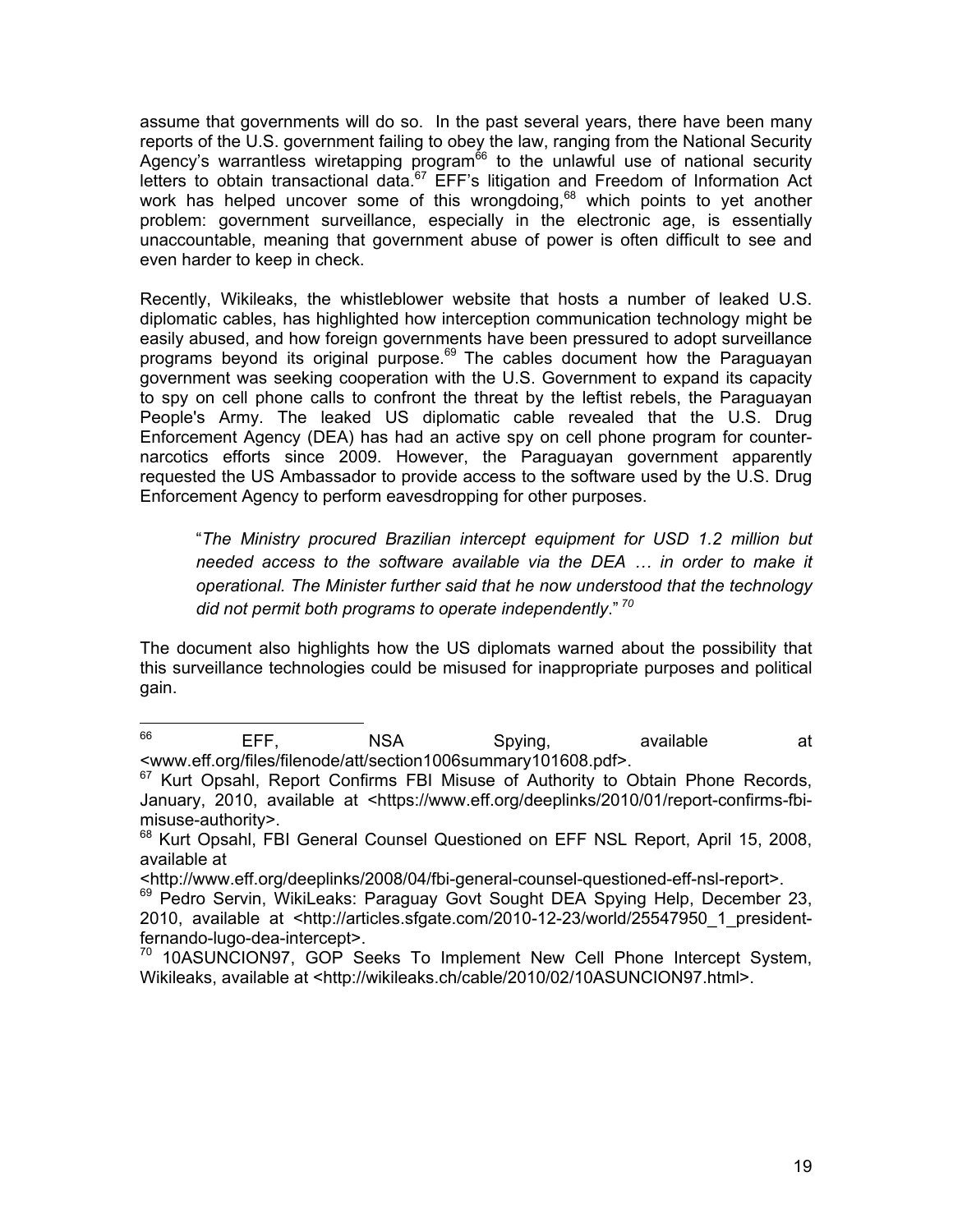*"The Ambassador made clear that the U.S. had no interest in involving itself in the intercept program if the potential existed for it to be abused for political gain, but confirmed U.S. interest in cooperating on an intercept program with safeguards, as long as it included counternarcotics. While noting that the Interior Ministry's current personnel are trustworthy, the Ambassador noted that others could abuse this technology in the future*." <sup>71</sup>

The Embassy repeatedly denied the Paraguayan government requests for unrestricted access to its surveillance software. However, the Embassy believed that it could not refuse to cooperate indefinitely without jeopardizing DEA's broader agenda.

*"Our participation and concurrence is key to our counternarcotics-- and broader law enforcement-- goals in Paraguay. If we are not supportive, the GOP will view us as an obstacle to a key priority, which could jeopardize our broader relationship and the DEA's ability to pursue counternarcotics leads."<sup>72</sup>*

 The cables highlight how easily surveillance technologies can be misused for secondary purposes without public accountability and oversight,

## **4.3 Budapest PLUS: the Enactment of Mandatory Data Retention Regimes**

Law enforcement agencies throughout the world are pushing for invasive legal frameworks that force ISPs and telecom providers to collect and store citizens' Internet and telecom traffic data. The obligation to log users' Internet use is usually paired with provisions that allow the government to obtain those records, ultimately expanding the governments' ability to surveil its citizens. These types of provisions go well beyond the Data Preservation measures established in the Cybercrime Convention, which is often referred to as the Budapest Treaty.

The EU Data Retention Directive, adopted by the European Union in 2006, is the most prominent example of a mandatory data retention framework.<sup>73</sup> The highly controversial Directive compels all ISPs and telecommunications service providers operating in Europe to retain a subscriber's incoming and outgoing phone numbers, IP addresses,

<sup>&</sup>lt;sup>71</sup> *Id.*<br><sup>72</sup> *Id.*<br><sup>73</sup> Directive 2006/24/EC of the European Parliament and of the Council of 15 March 2006 on the retention of data generated or processed in connection with the provision of publicly available electronic communications services or of public communications networks and amending Directive 2002/58/EC, available at <http://eurlex.europa.eu/LexUriServ/LexUriServ.do?uri=CELEX:32006L0024:EN:HTML>.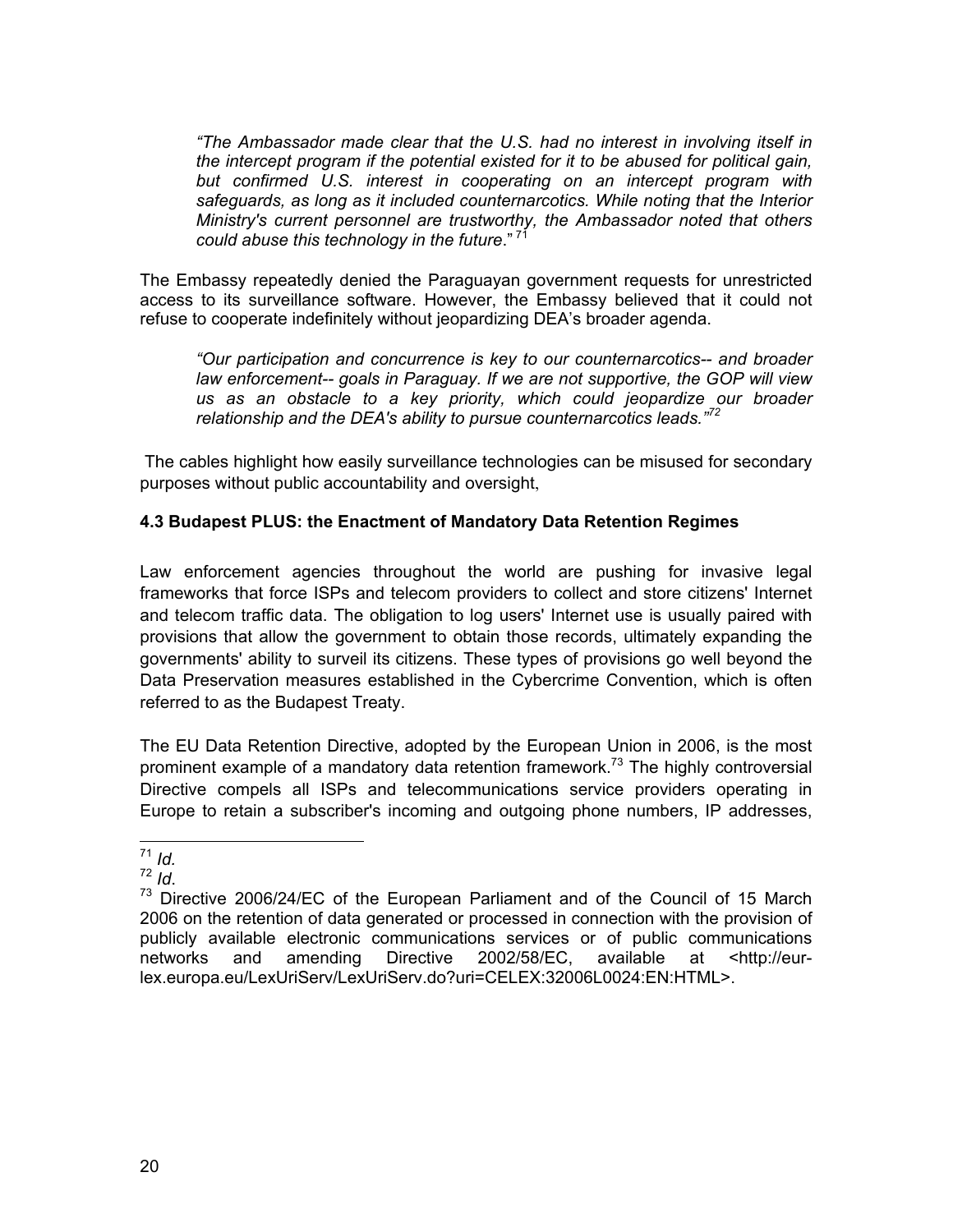location data, and other key telecom and Internet traffic data for a period of at least 6 months, up to 2 years, for all European citizens, including those not suspected or convicted of any crime. $74$ 

Since its passage, the Data Retention Directive has faced intense criticism and now has an uncertain future in the EU.<sup>75</sup> The constitutional courts of Germany<sup>76</sup> and Romania ruled that their respective national data retention laws are in violation of their constitutions;<sup>77</sup> the Irish [High] Court has allowed a challenge to the Irish data retention law to be referred to the European Court of Justice,  $78$  Austria,  $79$  Belgium,  $80$  Greece,  $81$ Luxembourg, $82$  and Sweden $83$  have not yet transposed the Directive into national law. The European Commission has decided to take a few countries (most notably Sweden<sup>84</sup> and Austria $85$ ) to the European Court of Justice for failing to implement the Directive.

 $75$  EDRI, End of 5 Year Struggle Against Data Retention, January, 2006, available at <http://www.edri.org/campaigns/dataretention>.

<sup>76</sup> Leitsätze, zum Urteil des Ersten Senats vom 2, March 2010, available at <http://www.bundesverfassungsgericht.de/entscheidungen/rs20100302\_1bvr025608.ht m> (German) translated in English <http://www.bundesverfassungsgericht.de/en/index.html>.

 $77$  The European Convention on Human Rights, November 4, 1950, available at <http://www.hri.org/docs/ECHR50.html>.

 $78$  Irish Court allows Data Retention Law to be challenged in ECJ, May 19, 2010, available at

<http://www.edri.org/edrigram/number8.10/data-retention-ireland-ecj>.

 $79$  Christof Tschohl, Austria: BIM delivers draft act on implementing Data Retention Directive, Dec 2, 2010, available at <http://www.edri.org/edrigram/number7.23/austriadata-retention-law>.

<sup>80</sup> Maartje De Schutter - Liga voor Mensenrechten, Update on the Belgian transposition of the Data Retention Directive, February 10, 2010, available at <http://www.edri.org/edrigram/number8.3/belgium-data-retention-draft-law>.

81 Greece: Overview of national data retention policies, AKVorrat, available at <http://wiki.vorratsdatenspeicherung.de/Transposition#Greece>.

82 Luxemburg: Overview of national data retention policies, AKVorrat available at <http://wiki.vorratsdatenspeicherung.de/Transposition#Luxemburg>

<sup>83</sup> EDRI, Sweden obliged by EU to implement data retention directive, July 15, 2009, <http://www.edri.org/edri-gram/number7.14/sweden-data-retention>

<sup>84</sup> *Id.*

<sup>85</sup> *Supra* note 75

<sup>&</sup>lt;sup>74</sup> Danny O'Brien, Freedom Not Fear: Europe's Growing Protest Against Net Surveillance, May 30,2008, available at <http://www.eff.org/deeplinks/2008/05/freedomnot-fear>. See also, Eddan Katz, The Beginning of the End of Data Retention, March 10, 2010, available at <https://www.eff.org/deeplinks/2010/03/beginning-end-dataretention>.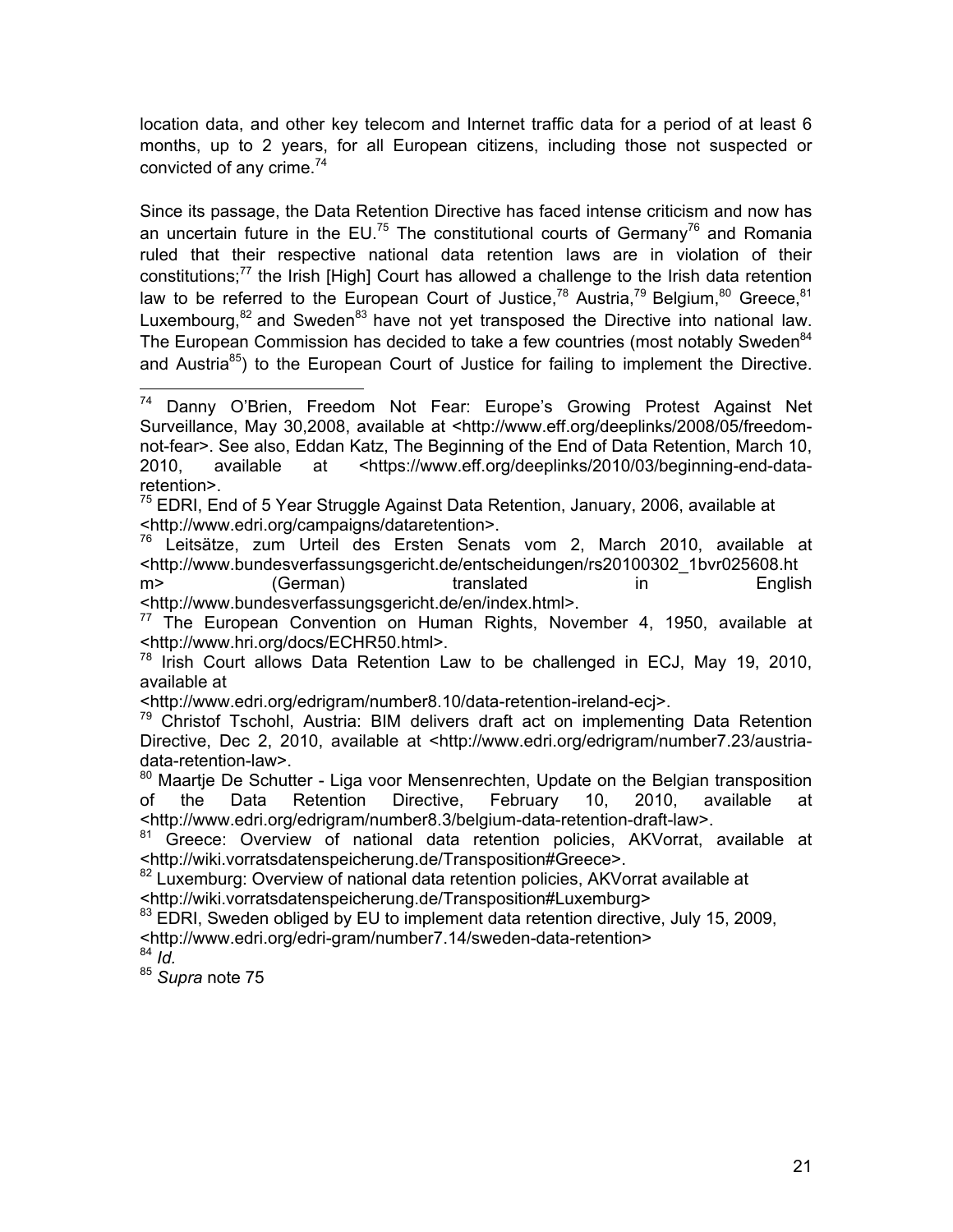Meanwhile, in the countries where data retention has been implemented, European privacy officials have discovered damning evidence of excessive tracking and illegal over-collection by carriers and ISPs, and no empirical evidence that mandatory data retention has actually helped law enforcement.<sup>86</sup> Privacy officials across the European Union have made it clear that the mandatory data retention regime is disproportionate and makes surveillance that is authorized in exceptional circumstances the rule. $87$  At the same time, national law enforcement agencies have shown little willingness to expend resources on the forensic analysis of the existing data in their control, which experts agree would be more fruitful than the wholesale retention of data of many innocent citizens.

European organizations, including many major civil society organizations, have criticized the Directive. Among others:

- The European Federation of Journalists has warned the European Union that data retention rules are a threat to press freedom and that anti-terrorism and policing measures should never compromise the core principle of journalism to protect the confidentiality of sources. The President of the European Federation of Journalists stated, "Any EU legislation must respect citizens' fundamental rights to freedom of expression which is quaranteed by International law."<sup>88</sup> And [t]he Directive … undermines this important principle which has been reaffirmed by the European Court of Human Rights as a cornerstone of press freedom."
- Pan-European digital rights group, the European Digital Rights Initiative (EDRI),  $89$ AK Vorrat, $90$  EFF, and a coalition of civil society advocates are calling for the

<sup>89</sup> European Digital Rights, available at <http://www.edri.org/>.<br>  $\frac{90}{200}$  Corman Marking Croup on Data Rat

<sup>86</sup> Katitza Rodriguez, EU Authorities: Implementation of Net Surveillance Directive Is Unlawful, EFF, July 15, 2010, <https://www.eff.org/deeplinks/2010/07/eu-authorities>.

 $87$  Opinion 9/2004 on a draft Framework Decision on the storage of data processed and retained for the purpose of providing electronic public communications services or data available in public communications networks with a view to the prevention, investigation, detection and prosecution of criminal acts, including terrorism. [Proposal presented by France, Ireland, Sweden and Great Britain (Document of the Council 8958/04 of 28 April 2004)] available and the settlement of the settlement of the settlement of the settlement of the set

<sup>&</sup>lt;http://ec.europa.eu/justice/policies/privacy/workinggroup/wpdocs/2010\_en.htm>.

<sup>88</sup> European Journalists Warn EU Home Affairs Chief that European Data Law Threatens Freedom, October 1, 2010, <http://europe.ifj.org/en/articles/european-journalists-warneu-home-affairs-chief-that-european-data-law-threatens-freedom>.

<sup>&</sup>lt;sup>90</sup> German Working Group on Data Retention, available at <http://www.vorratsdatenspeicherung.de/component/option,com\_frontpage/Itemid,1/lang ,en/>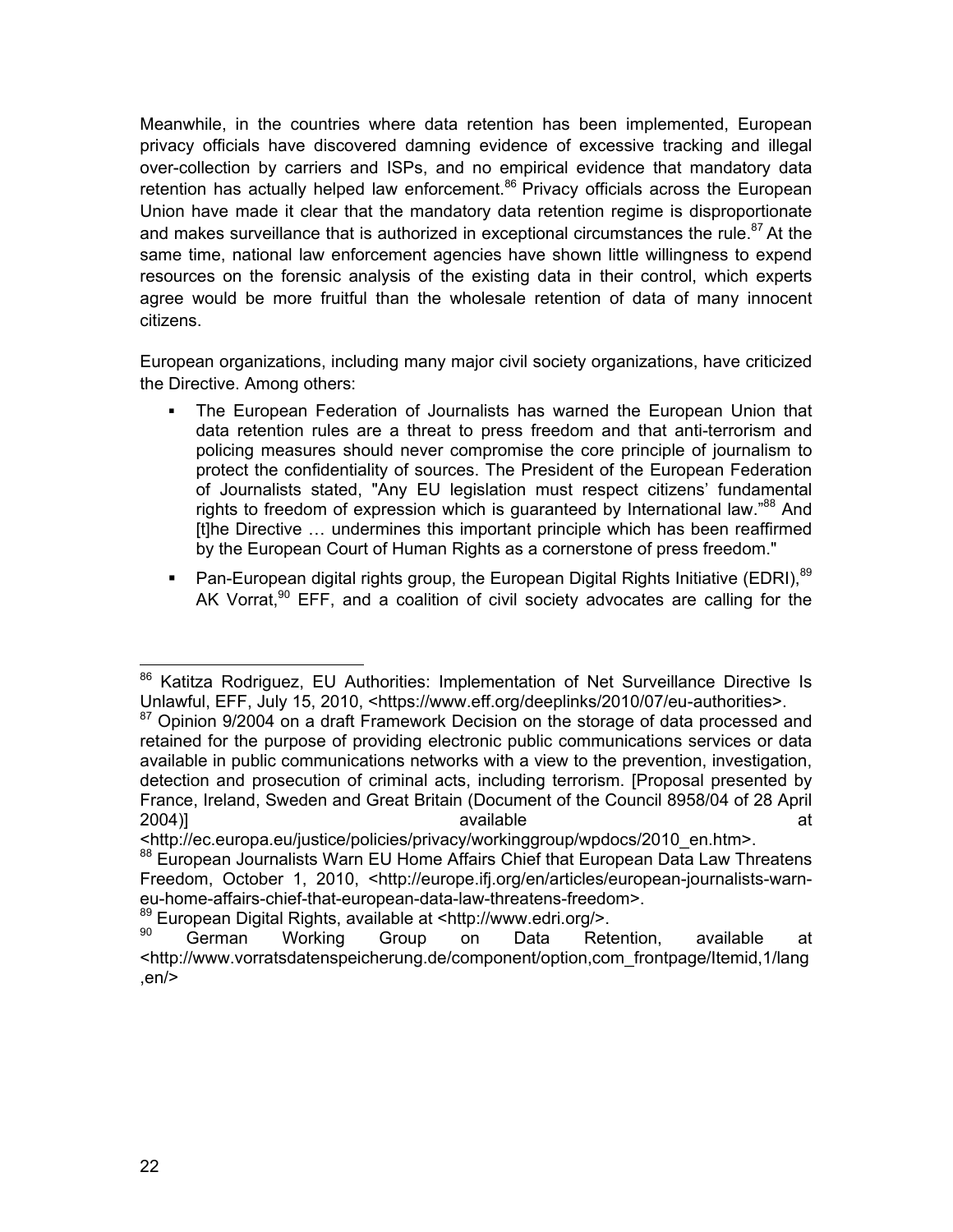repeal of the Directive, and opposing blanket mandatory data retention proposals.

**In October 2010, the German Data Protection Commissioner Peter Schaar re**emphasized opposition to the data retention Directive and support for an alternative quick-freeze data preservation model. $91$ 

The United States government has led efforts demanding that other countries, in particular the European Union, limit individuals' privacy by calling for the retention of particular the European Shien, mini included at though the United States has not implemented a general data retention regime. $93$  The U.S. has instead adopted a targeted collection and expedited data preservation order regime.<sup>94</sup>

Mandatory data retention regimes threaten citizen's fundamental rights, including citizen's rights to communicate anonymously and privacy, as well as due process, and the presumption of innocence.

## **4.4 Mandatory Data retention Regimes in Australia and South America**

In May 2009, the Argentinean Supreme Court re-affirmed that a controversial data retention law that amended the National Telecommunications Law of 2003 was unconstitutional. This law and its secondary regulation compelled all telecommunications companies and Internet Service Providers to record, index, and store traffic data for a 10-year period, in order to give information to the Argentinean Judicial Branch and the Attorney General's Office when required.<sup>95</sup>

Recently, Australian and Brazilian officials respectively announced that they are evaluating mandatory data retention regimes that compel communication providers to

<sup>91</sup> German Data Protection Commissioner Peter Schaar Video, available at <http://modultool.zdf.de/public/Pro\_und\_Contra\_Vorratsdatenspeicherung/resources/101 008 schaar4 onl h.flv> (in German only).

 $92$  "Revise draft privacy directives that call for mandatory destruction to permit the retention of critical data for a reasonable period." United States Mission to the European Union, Proposals for US-EU counter-terrorism cooperation, October 16, 2001, available at <http://www.statewatch.org/news/2001/nov/06Ausalet.htm>.

<sup>93</sup> Declan McCullagh, FBI, politicos renew push for ISP data retention laws, April 23, 2008, available at <http://news.cnet.com/8301-13578\_3-9926803-38.html>.<br><sup>94</sup> Title 18, U.S.C. & 2703, (f) November 8, 2010.

<sup>94</sup> Title 18 U.S.C. § 2703 (f), November 8, 2010, available at <http://www.law.cornell.edu/uscode/18/usc\_sec\_18\_00002703----000-.html>.

<sup>95</sup> Pablo Palazzi, La Corte Suprema confirma la inconstitucionalidad de la ley de datos de tráfico, February 24, 2009, available at <http://www.habeasdata.org/fallo-corte-datosde-trafico?PHPSESSID=e7597c3532300a2c91d560f00227ddb8>.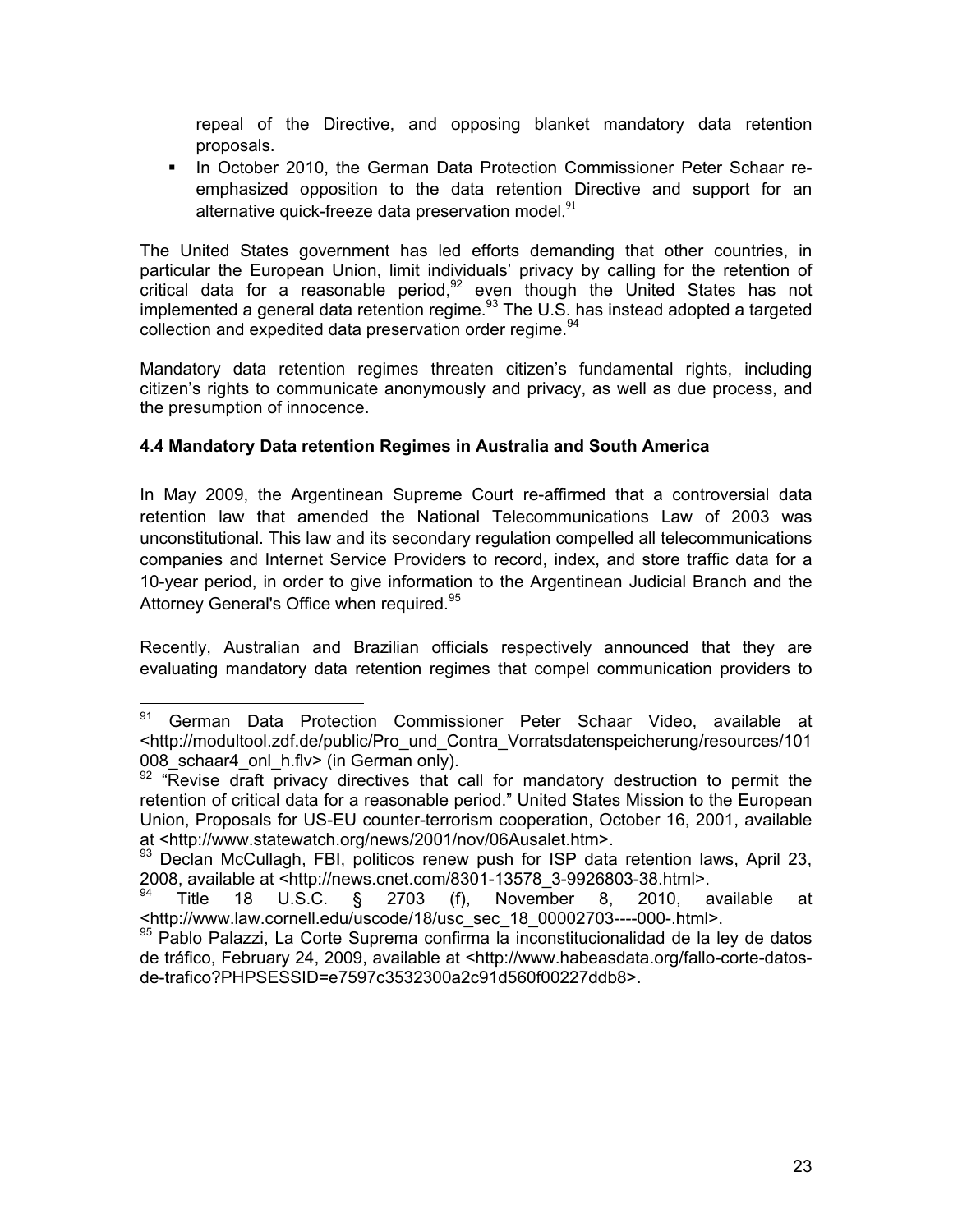collect and store citizens' Internet and telecom traffic data for a certain period of time for possible use by law enforcement agencies. Each country's mandatory data retention regimes would require the collection of different sets of traffic data.

In Brazil, a controversial bill introduced by Congressman Azeredo, which was buried in 2009 and revived in 2010, would create new criminal offenses that would affect Brazilian Internet users.<sup>96</sup> The Brazilian Committee on Constitution and Justice from the Federal Chamber of Deputies brought back the bill into the Brazilian agenda at the end of  $2010.<sup>97</sup>$  The bill threatens restricts freedom of expression rights, and creates vaguely worded and overbroad offenses subject to different interpretations, which is likely to harm legitimate expression.<sup>98</sup> For example, consumers who modify their cell phones can be sued for their non-infringing or fair use activities.<sup>99</sup> Internet Service providers are required to report suspicious behaviors of users. They are also obliged to keep, under penalty of fine, connection logs for 3 years of all innocent Brazilians. This provision will threaten the anonymity of online speakers, privacy, and due process. Moreover, the bill extends such obligations to providers of all kinds of Internet services, which can include bloggers, news portals, among others.<sup>100</sup>

Brazilian have strongly protested against that bill.<sup>101</sup> As a response to the Brazilian uproar, the Ministry of Justice in partnership with the Fundação Getulio Vargas Law

<sup>96</sup> Brazilian Cybercrime Bill, available at

 <sup>&</sup>lt;ttp://www.nardol.org/assets/2008/7/18/azeredo-law.en.txt>.

 $97$  Joana Varon, Brazilian Internet Regulation: New Challenges Imposed by Misguided Cybercrime draft bill, [Centro de Tecnologia e Sociedade apresenta estudo sobre o texto substitutivo do PL Azeredo], November 2010, available at <http://www.a2kbrasil.org.br/wordpress/lang/pt-br/2010/11/centro-de-tecnologia-esociedade-apresenta-estudo-sobre-o-texto-substitutivo-do-pl-azeredo/>, [Portugues] <http://www.a2kbrasil.org.br/wordpress/lang/pt-br/2010/11/brazilian-internet-regulation-

new-challenges-imposed-by-misguided-cybercrime-draft-bill/?> [English].<br><sup>98</sup> Marcel Leonardi, President Lula and the Brazilian Cybercrime Bill, July 17, 2009, EFF, available at <https://www.eff.org/deeplinks/2009/07/lula-and-cybercrime>. See also, David Sasaki, Internet Censorship and Freedom of Expression in Latin America, November 1, 2010, available at <http://informacioncivica.info/mexico/internetcensorship-and-freedom-of-expression-in-latin-america/>.

<sup>99</sup> Fundacão Getulio Vargas Centro de Tecnologia e Sociedade, Comentários e Sugestões sobre o substitutivo do Projeto de Lei de Crimes Eletrô nicos (PL n. 84/99) apresentado pela Comissão de Constituiç ão e Justiç a e de Cidadania, available at <http://www.a2kbrasil.org.br/wordpress/wp-

content/uploads/2010/11/coment%C3%A1rios-ao-substitutivo-PL-88-99.pdf>. <sup>100</sup> *Id.*

<sup>101</sup> *Supra* note 94.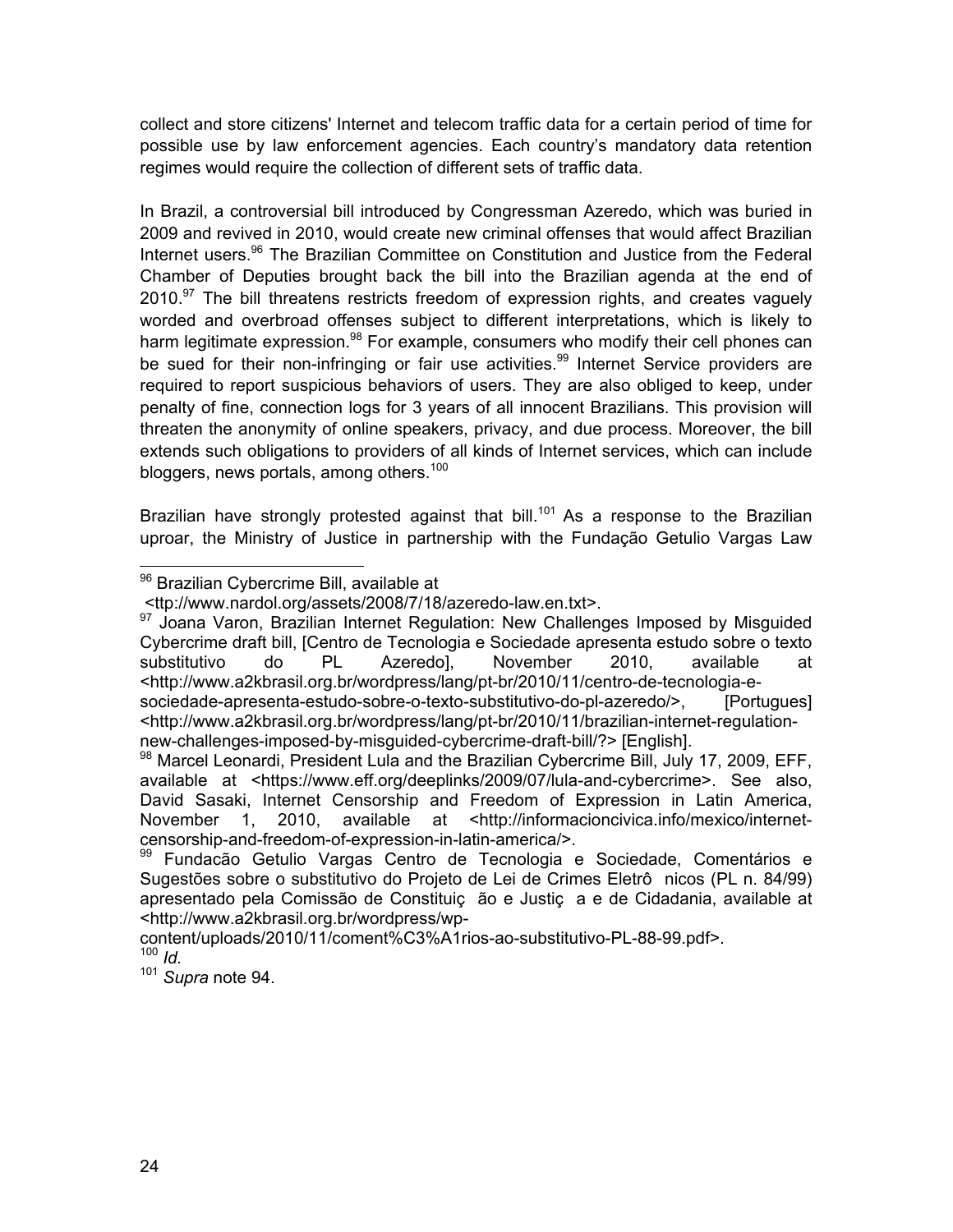School launched an innovative process to build an Internet Civil Framework (*Marco Civil*). By using the Internet as a platform for discussions, from blogs to Twitter, Internet users, academia, business sector representatives, law enforcement agencies, and government representatives have held an open consultation to draft the abovementioned proposal that foster citizen's fundamental rights and foster innovation.

Unfortunately, a mandatory data retention provision has been included in the Draft Proposal framework.<sup>102</sup> It would create an obligation to keep records of the connection logs (specifically, the date, start time and end time of an Internet connection, duration and IP numbers used by the terminal for receiving data packets) of all Brazilian Internet users, even those not suspected or convicted of any crime, for a term of up to six months. For the reasons explained above, that proposal would threaten anonymity, privacy and freedom of expression rights, as well as the presumption of innocence, since it is unreasonable to require the registration of the connection logs of all Brazilian users, compromising their privacy for crimes that might be committed by only a few users.<sup>103</sup>

In Australia, a few months ago, ZDNet Australia reported that the Australian Attorney General's Office "has been holding confidential discussions with internet service providers about the possibility of recording details of all Australian Internet usage for later potential use by law enforcement agencies, and to extend the retention obligations to search engines.<sup>104</sup> The Australian Government has denied those claims,<sup>105</sup> and has stated that Australia is considering following the EU's Data Retention Directive as a model. $106$ 

These blanket surveillance regimes of transactional data and/or search log data

<sup>&</sup>lt;sup>102</sup> Draft Bill Proposition for Collaborative Debate, available at

<sup>&</sup>lt;http://direitorio.fgv.br/sites/direitorio.fgv.br/files/DraftBillProposition.doc.>

<sup>&</sup>lt;sup>103</sup> Grupo de Pesquisa em Políticas Públicas para o Acesso à Informação da Universidade de São Paulo, available at <http://culturadigital.br/marcocivil/2010/05/31/contribuicao-do-gpopai-para-o-marco-civilda-internet/>.

<sup>&</sup>lt;sup>104</sup> Ben Grubb, Government wants ISPs to record browsing history, June 11, 2010, available at

<sup>&</sup>lt;http://www.zdnet.com.au/govt-wants-isps-to-record-browsing-history-339303785.htm?omnRef=NULL>.

<sup>&</sup>lt;sup>105</sup> Renai LeMay, Govt denies it wants web history records, June 14, 2010, available at <http://www.zdnet.com.au/govt-denies-it-wants-web-history-records-339303834.htm>.

 $106$  Stilaherrian, Is Australia's data retention idea that scary?, July 5, 2010, available at <http://www.zdnet.com.au/is-australia-s-data-retention-idea-that-scary-339304290.htm>. See also Katitza Rodriguez, EU Search Engine Snooping Mandate Sneaked Into Child Protection Declaration, available at <http://www.eff.org/deeplinks/2010/06/eu-searchengine-snooping-mandate-sneaked-child>.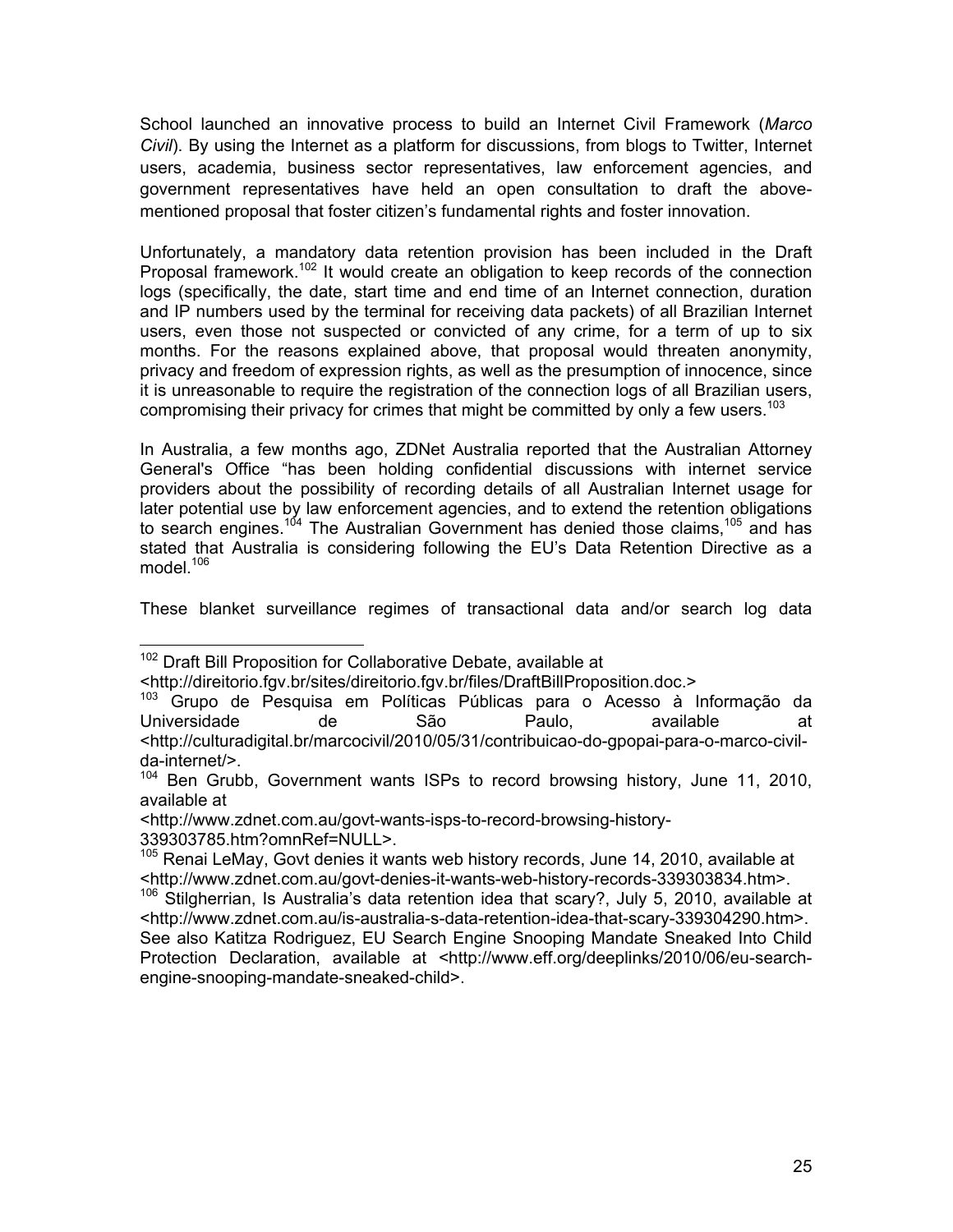undermine other important public policy objectives, such as efforts to combat crime or protect children online. Any data retention measures adopted in national laws must be proportionate and necessary in a democratic society, and should not undermine the protection of other human rights such as the rights of freedom of expression and privacy.

#### **V. Emerging issues: Lowering Legal Safeguards against Government Access to Citizens' Data hosted by Third Parties Providers, especially Cloud Computing Providers**

Cloud computing has interesting implications and potential for both developed and developing countries. Because individuals and governments are relying more and more on those services, information that was previously stored in your hard drive, in a file in your office or at your home, is now being hosted by third party providers.

From an individual perspective, the cloud provider itself poses the most obvious potential privacy threat, since it holds the data we care about. Additional threats are posed to personal data by subpoenas issued to the cloud provider, unauthorized access from cloud employees, civil litigants' access to data, computer hackers, and compelled disclosure of cloud data to law enforcement and national security investigators. In the cloud, many individuals' data may be seized or searched even if only one or a few persons' data is actually targeted because data may be stored collectively with a single cloud provider or on a single cloud storage device.

In regard to government access to cloud data, we wish to highlight the efforts of the U.S. Digital Due Process coalition, comprising public interest groups and U.S. technology companies, to strengthen the due process requirements that should apply in these situations.<sup>107</sup> The coalition is working to simplify, clarify, and unify the U.S. privacy standards, by proposing stronger privacy protections for communications and associated data in response to changes in technology. For example, the coalition has recommended that the law should require the government to obtain a probable causebased search warrant from a judge before it may compel the disclosure of any type of communications content stored by a third party provider, and before tracking the location of a mobile device or obtaining records of such a device's past location.

EFF believes that there is a need to identify best practices that have been adopted by cloud providers where civil subpoenas or court orders are served upon them for others' data that is stored with them. For instance, cloud computing providers should notify the owner of the data that it has received a subpoena or court order, and provide an opportunity for the owner to respond and file a judicial challenge to the disclosure of data held by the cloud provider.

<sup>107</sup> See Digital Due Process Coalition website, available at <http://www.digitaldueprocess.org/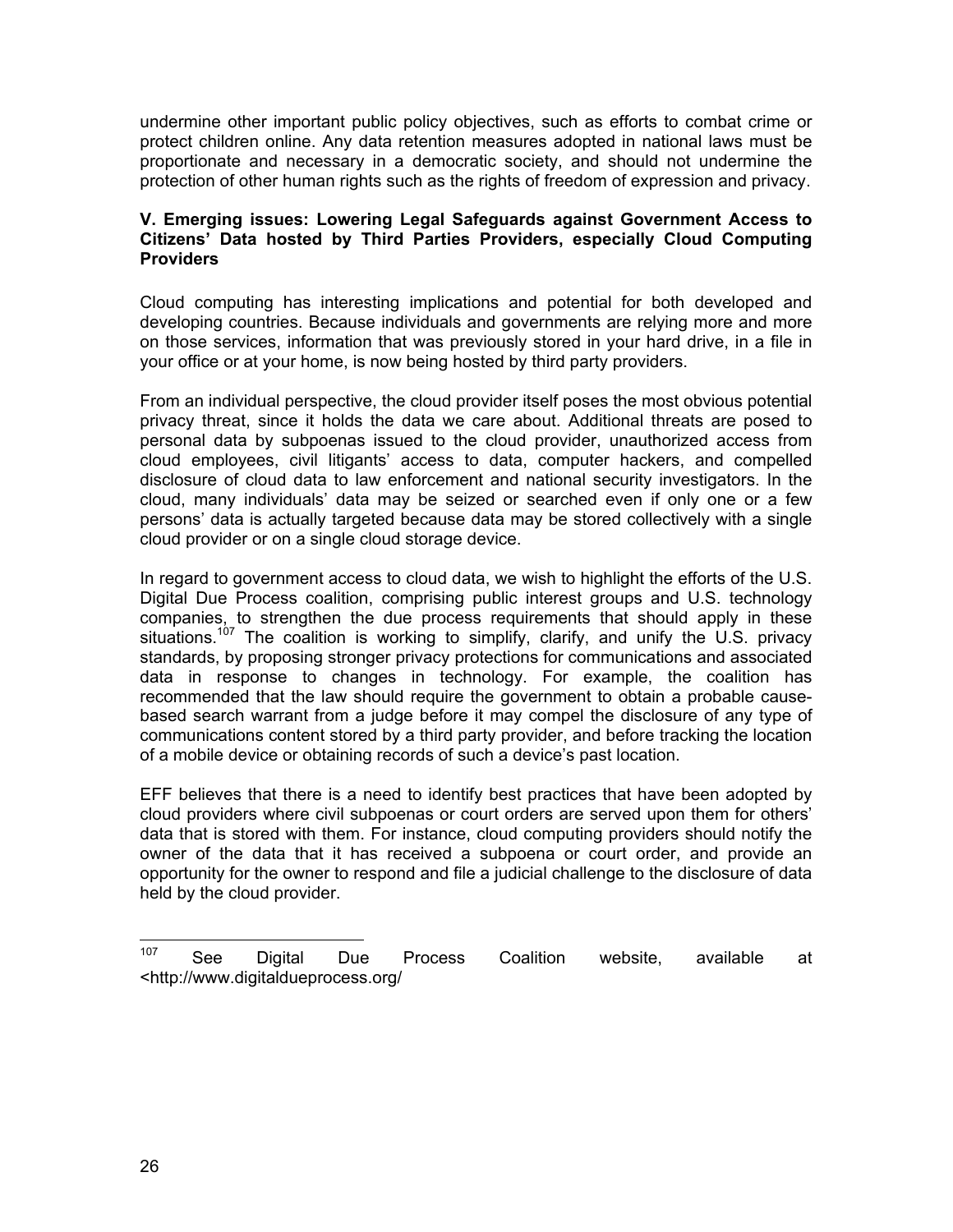In February 2008, the German Constitutional Court ruled provided important safeguards against secret online searches of peoples' hard drives.<sup>108</sup> The court limited the use of those techniques for cases where there are evidence of a concrete danger for the life, body and freedom of a person, or for the foundation of the state, and in specific cases.<sup>109</sup> Moreover, the court ruled that those measures can be used only by law enforcements agencies after a judge's approval. $^{110}$  The ruling also created a basic right to the confidentiality and integrity of information-technological systems.<sup>111</sup> The Court granted that information technology systems, including laptops and mobile phones, can contain vast amount of personal information so access to the system makes it possible to get an insight of the conduct of life of a person or a meaningful picture of the personality.<sup>112</sup>

## **VI. Corporate Social Responsibility**

We respectfully recommend that the annual report of the UN Special Rapporteur on Freedom of Expression address the role that corporations should play in the protection of citizens' privacy, freedom of expression and fundamental human rights.

Most of people's communication and interactions online are on websites and networks that are privately owned and operated. Omitting the role of corporations corporations, even beyond the obligations of law, would fall short of meaningful protection for individuals rights online. Corporate social responsibility is a crucial part of developing international human rights norms, especially at a time when government action on the Internet is increasingly more indirect and may fall outside of limitations on government power.

EFF believes that the selling of customized surveillance technologies to authoritarian regimes in situations where companies know, or should know, that governments may use those technologies to target people for arrest, torture, and enforced disappearance is in violation of international human rights standards, and deserves close scrutiny.<sup>113</sup>

<sup>&</sup>lt;sup>108</sup> German Federal Constitutional Court Decision, available at

<sup>&</sup>lt;http://www.bverfg.de/entscheidungen/rs20080227\_1bvr037007.html> [German]. A non official translation can be found at <http://www.bverfg.de/en/decisions/rs20080227\_1bvr037007en.html>.

<sup>&</sup>lt;sup>109</sup> Annika Kremer, Ralf Bendrath, Germany Privacy In Germany 2008: A New Fundamental Right, A Privacy Mass Movement, And The Usual Surveillance Suspects, 28 January 2008, available at <http://www.edri.org/edri-gram/number7.2/germany-2008 surveillance-fundamental-right>.<br> $110$   $Id$ 

<sup>&</sup>lt;sup>111</sup> Ralf Bendrath, Germany: New Basic Right To Privacy Of Computer Systems, February 27, 2008, available at <http://www.edri.org/edrigram/number6.4/germanyconstitutional-searches>.

<sup>112</sup> *Id.*

<sup>113</sup> Danny O'Brien, Seven "Corporations of Interest" in Selling Surveillance Tools to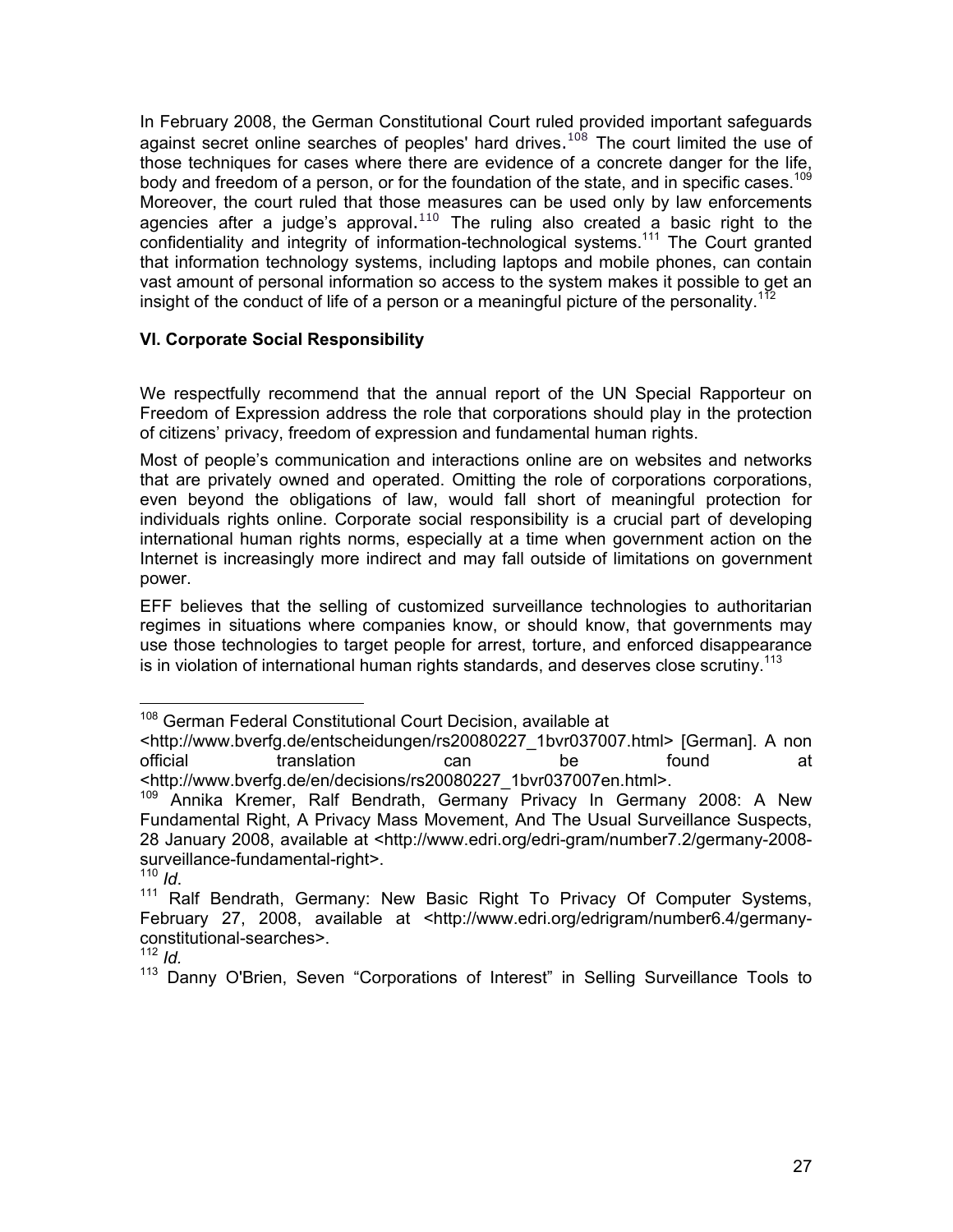It is the combination of the technologies' capabilities and the knowledge about its use and/or misused that is dispositive. Corporations that sell technologies that could be used to violate human rights should undertake thorough and independent human rights impact assessments before engaging with authoritarian regimes.<sup>114</sup>

## **Conclusion**

We respectfully recommend that the UN Special Rapporteur on Freedom of Expression takes appropriate action to increase the protection of privacy in the online environment in order to secure citizens' ability to meaningfully engage in freedom of expression.

In particular, we recommend that the Special Rapporteur's report:

- Recognize that the privacy of communications and freedom of expression includes the right of every individual to use encryption technology, to publish encryption technologies and research;
- Recommend that Internet intermediaries should not block the transmission of encrypted communication;
- Recommend that Internet service providers be encouraged to design systems for end-to-end privacy;
- Recognize that every individual has the right to freedom of expression, which includes the right to speak, read and communicate anonymously.
- Recognize the particular threats that overbroad national implementations of the Cybercrime Convention pose to citizens' rights of freedom of expression and privacy.
- Recommend that countries' laws should not forbid citizens from using technologies to seek and impart information anonymously and securely, including circumvention tools, encryption and anonymity technologies;
- Recommend that Internet service providers and Internet intermediaries should only be required to remove content from websites, blogs, social media, or other platforms, terminate Internet users' accounts, or disclose the identity or personal information about Internet users to private parties upon receipt of a court order, after a process of judicial review, consistent with the statutory and constitutional protections afforded to those users.
- Recognize that data retention data retention rules are a threat to privacy, freedom of expression and press freedom. Policy measures should not affect the protection of the confidentiality of journalism sources.

 China, EFF, February 1, 2010, available at <https://www.eff.org/deeplinks/2010/01/selling-china-surveillance>.

<sup>114</sup> Eddan Katz, Holding Nokia Responsible for Surveilling Dissidents in Iran, EFF, October 13, 2010, available at <https://www.eff.org/deeplinks/2010/10/saharkhiz-vnokia>.